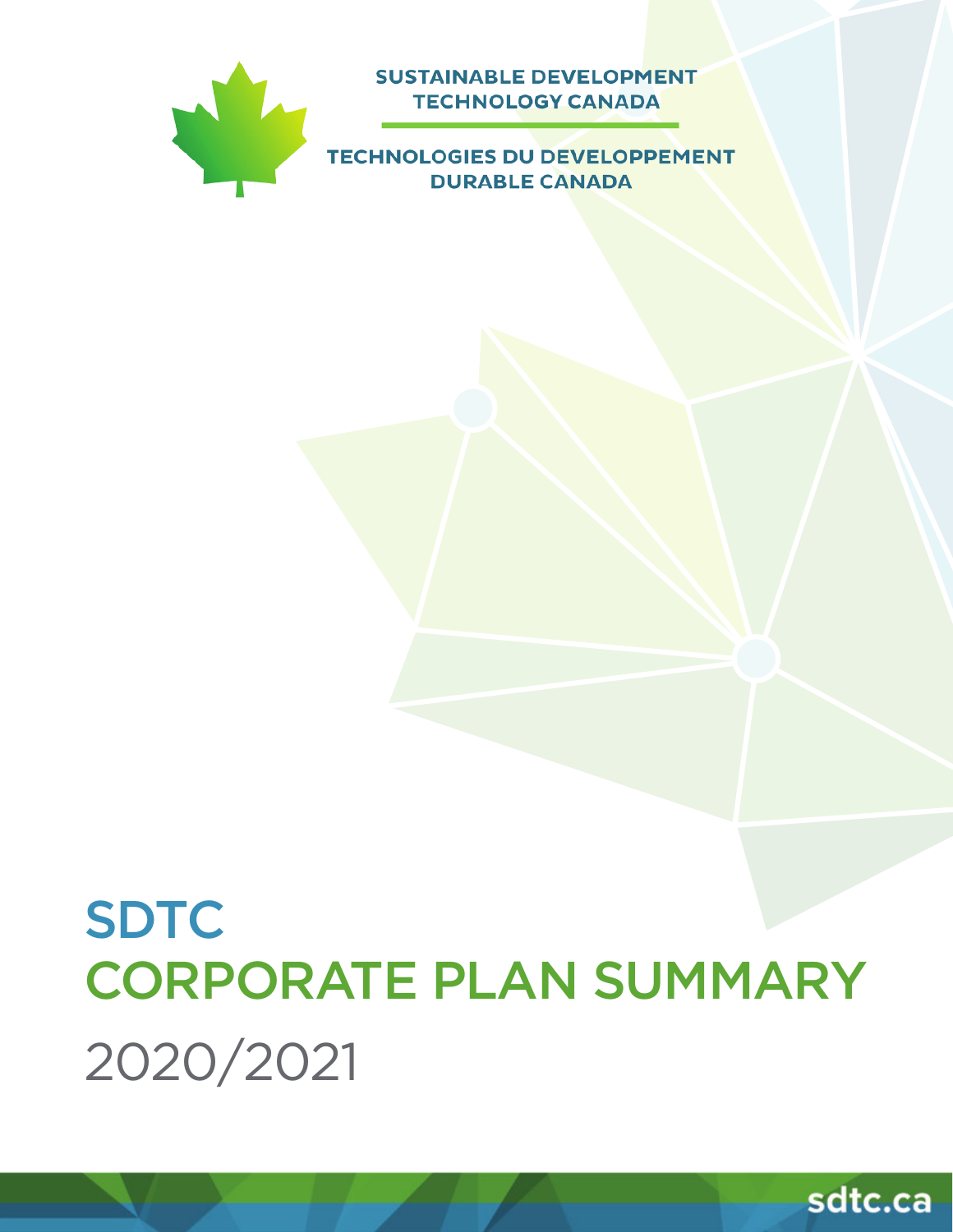

# **Transition**

*tran· si· tion* the passage from one stage or place to another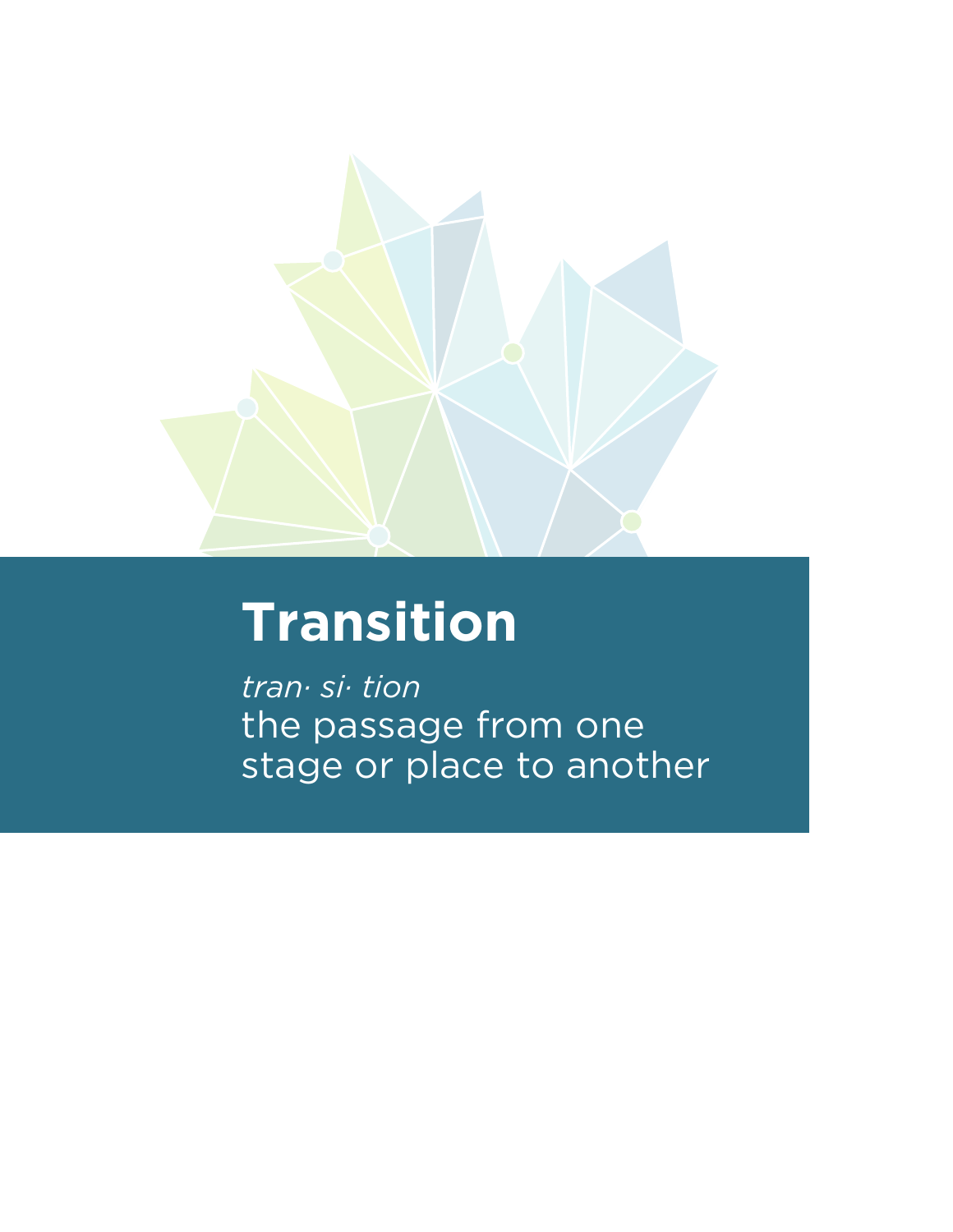# **Introduction from the Chair and the President & CEO**

Sustainable Development Technology Canada (SDTC) has had another year of success enabling Canadian cleantech innovators to grow vibrant businesses. We continue to lead the way in identifying and nurturing Canadian entrepreneurs with transformative ideas and ambitions to meet the climate challenge. SDTC funded companies from Semios to Ecopia, Ranovus to Attabotics show that we have no shortage of good ideas: they just need the right support at the right time to succeed. Our funding gives companies the critical boost they need to advance their projects in the challenging stages of pre-commercial development and demonstration.

SDTC's funding of Canadian entrepreneurs has created jobs, growth and long-term prosperity for Canada. SDTC has invested over \$1.15 billion in more than 400 projects, creating more than 13,000 jobs. Our companies have reduced greenhouse gas emissions by an estimated 18.1 megatonnes annually, the equivalent of heating 6 million homes, while also ensuring how we use our water, grow our food and build the infrastructure we need within our communities is more sustainable.<sup>1</sup>

With new leadership, and through the recruitment of top talent in both our Board and our staff over the last year, SDTC has continued to accelerate and diversify its investments. We have been agile and forward-looking in our approach to be able to move at the speed of business and be at the forefront of innovation.

Forty per cent of projects we are funding are of data-enabled cleantech, a trend we are seeing across all sectors. SDTC is a leader in understanding the power of data and intellectual property to support firms to scale-up. At SDTC's 2019 Cleantech Leadership Summit experts in intellectual property and data ran masterclasses on how emerging companies can protect and grow this area of increasing strategic advantage. We want

our companies to understand their most valuable assets and use them for their own strategic advancement.

Climate change continues to pose risks to both the economy and financial system. It is leading to a significant shift in the way policy makers and private institutions are preparing for the future.2 As Larry Fink, Chairman and CEO, BlackRock stated in his annual letter 'Climate Change has become a defining factor in companies' longterm prospects…[A]wareness is rapidly changing and I believe we are on the edge of a fundamental reshaping of finance.<sup>3'</sup> At SDTC we see this happening in real time.

Last September, millions of people across the world took part in demonstrations to demand action on climate change. SDTC is focused on funding companies with the potential to transform the environmental and economic prosperity of Canadians. Our goals have always been aspirational but achievable.

As we embark on the next three years of SDTC's mandate we will aim high and set stretch goals in support of the Government of Canada's collective action on climate change. We will explore new approaches to achieve net carbon reductions by 2030 – including carbon neutral cities, sustainable agriculture practices, and new ways to produce and deliver the energy we need.

The challenges presented by climate change are profound. Yet we are optimistic and ambitious in what we can achieve. SDTC's support and championing of Canadian entrepreneurs – through funding, knowledge, expertise and ecosystem connectivity – will continue to give them a strong competitive edge in today's hypercompetitive global market for clean technologies.

<sup>1</sup> This reduction signifies a snapshot in time. The technologies SDTC invests in have multi-year benefits that accrue over time.

<sup>2</sup> Mark Carney in his role as the new UN Climate Change Advisor 'encouraging companies to put climate change on their balance sheet reporting https://www.ft.com/content/eafee5dc-2e52-11ea-bc77-65e4aa615551; World Economic Forum, Global Risks report 2020 https://www.oliverwyman.com/our-expertise/insights/2020/jan/globalrisks2020.html

<sup>3</sup> https://www.blackrock.com/corporate/investor-relations/larry-fink-ceo-letter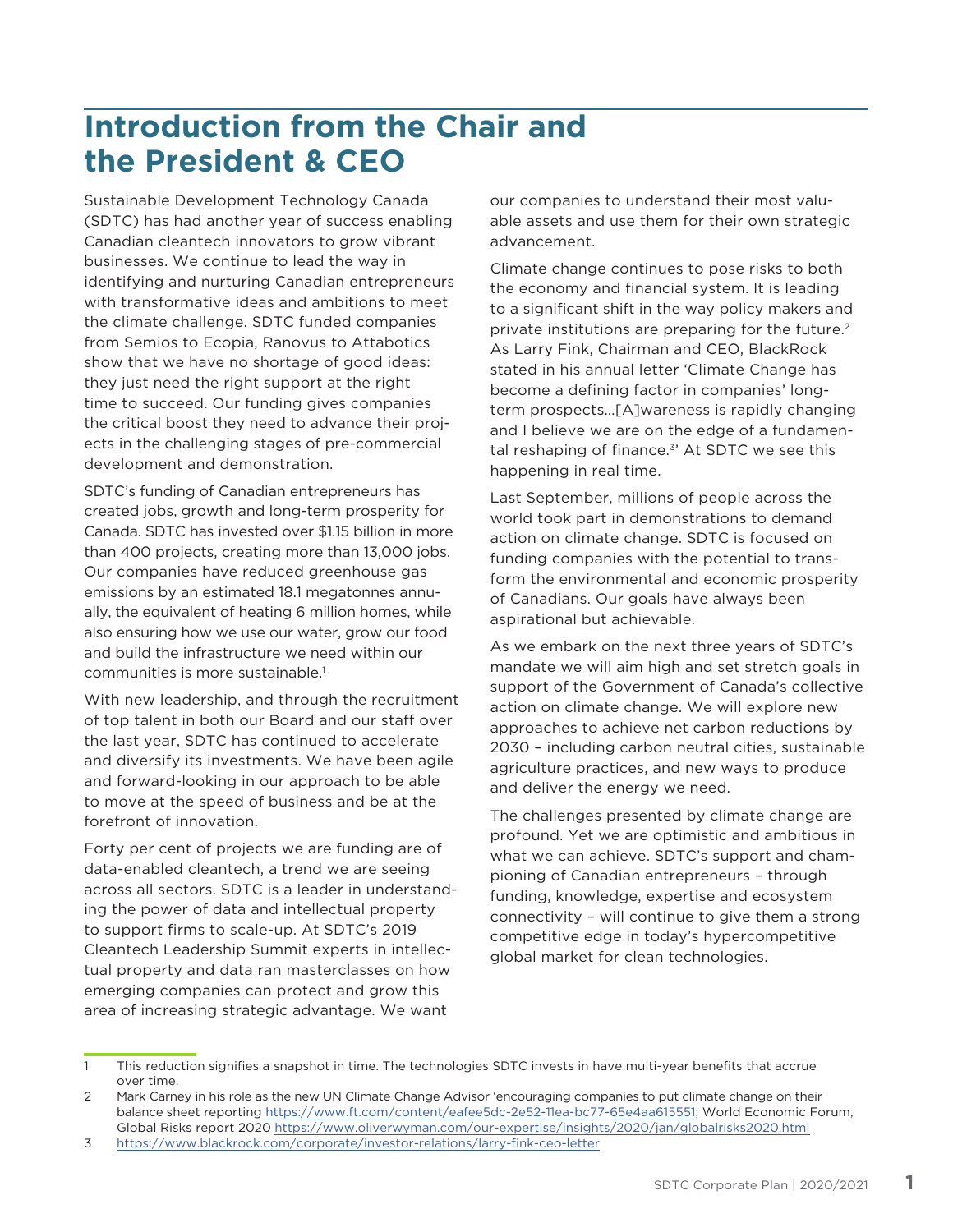# **About SDTC**

SDTC is the largest funder of cleantech entrepreneurs in Canada. Four years ago we reimagined and transitioned the way we do business. We used to disburse \$70 million a year, we have accelerated that to almost \$150 million. Our streamlined approach to working with clients has deepened our understanding of the resiliency firms must have to scale-up. SDTC's world-class due diligence, faster decision times, expertise and knowledge allow companies to access support when they need it most. The Government of Canada's commitment in Budget 2017 helped to accelerate a transition at SDTC. We transformed our work to meet our clients needs allowing them to focus their human capital on developing globally relevant firms, skills and solutions that can compete in a cutthroat global cleantech market.

In 2001, the Government of Canada created SDTC to identify and support Canadian companies with the potential to become leaders in developing new environmental technologies. Our goal is to support companies from seed through to success and we have invested over \$1.15 billion to make this happen. These companies are creating tens of thousands of jobs and reducing millions of greenhouse gas emissions annually in Canada and around the world.

Time and again, our companies are touted as leaders in their class<sup>4</sup> and as Michael Gilbert, CEO of Semios put it "Funding from SDTC has led to new levels of investor expertise and confidence, allowing us to accelerate the growth of our business.<sup>5"</sup>

# **Mission**

SDTC's mission is to identify and fund Canadian companies that are developing and demonstrating new technologies with the potential to transform the environmental and economic prosperity of Canada. With our support and funding, we want to accelerate their ability to become global leaders in their field.

# **Accountability to Parliament**

SDTC is accountable to Parliament through the Honourable Navdeep Bains, Minister of Innovation, Science and Industry.

SDTC 2020/21 Corporate Plan was submitted to Minister Bains on January 31, 2020. A summary will be made available at www.sdtc.ca by April 30, 2020.

# **Accountability to SDTC's Board of Directors**

Annette Verschuren was appointed Chair of the Board of Directors in June 2019, taking the reins from Jim Balsillie. Annette's track record in the business has made her a formidable champion for clean technology and Canadian entrepreneurs. Her leadership along with SDTC's talented roster of independent Board members will provide strategic direction and oversight of SDTC's financial matters, investment, partnerships, data, IP and talent strategies.

### SDTC Board of Directors:

| Annette Verschuren (Chair) |                    |
|----------------------------|--------------------|
| <b>Judith Athaide</b>      | Ron Koudys         |
| Leanne M. Bellegarde       | George Lafond      |
| Geoff Cape                 | Gary Lunn          |
| Leo de Bever               | Erin Mahoney       |
| Jill Earthy                | Ellen McGregor     |
| Sarah Kavanagh             | Andree-Lise Methot |
| Brenda Kenny               | <b>Guy Ouimet</b>  |

For profiles of each Board member, visit: www.sdtc.ca

<sup>4</sup> https://www.cleantech.com/the-global-cleantech-100/

<sup>5</sup> SDTC Annual Report, 2019 https://www.sdtc.ca/wp-content/uploads/2019/08/EN\_SDTC\_Annual-Report\_AUG2019.pdf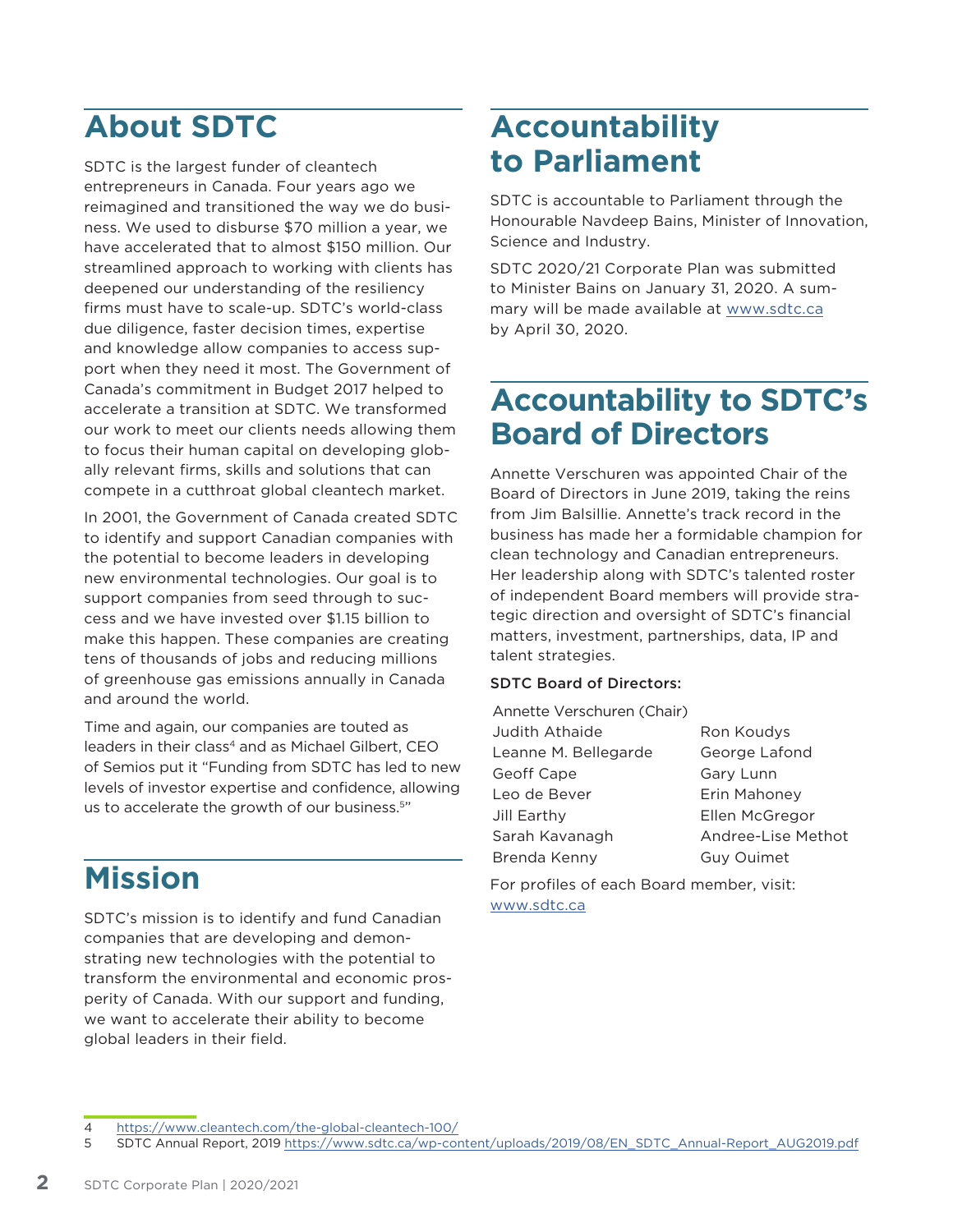# **Performance Reporting and Targets**

# Government of Canada

SDTC has three main annual reporting requirements to the Minister and Department of Innovation, Science and Economic Development:

- 1. **Corporate Plan** (a statement of objectives for the coming year including our goals and what we achieved; risks and mitigations and our financials), submitted by the end of January with summary published on our website in April;
- 2. **Performance Measurement Strategy and Targets**  (annual reporting on metrics mandated by the Government of Canada as well as current funding agreement requirements, monthly operational and quarterly results reporting to SDTC's senior management)—see Appendix B; and
- 3. **Annual Report**, (a summary of SDTC's activities and performance during the preceding fiscal year) published by August 31st.

In addition, as one of the Government of Canada's leading program funders on climate change and sustainable development, SDTC also responds to many ad-hoc requests for information and a number of annual governmental reporting requests (for example IEA and Mission Innovation surveys, Treasury Board requests; and, progress reports against the Pan-Canadian Framework on Clean Growth.

# Board of Directors

In addition to reporting for the Government of Canada, SDTC's Board of Directors reviews additional project, company and ecosystem-level reporting on a quarterly and annual basis as part of their governance and strategic oversight responsibilities.

# **What sets us apart?**

### 1. **Client-centric approach.6**

Relentless focus on our companies. Our time is spent getting to know the people who are instrumental in making a company successful from entrepreneurs, to financiers and policy makers. We work hard to research and understand the environment they operate in to ensure we provide the tools they need to succeed and thrive. As our portfolio has expanded over the last two years, so has our knowledge of cleantech firms.

2. **Rigorous and innovative reviews.** 

SDTC is recognized for our rigorous approach to ensure we maximize the impact of our funding. We are recognized for our leadership in the measurement of environmental outcomes and continue to support and guide cross-government efforts to replicate this outcomes-focused reporting.7

### 3. **Collaborative approach.**

By leveraging expertise across Canada and working closely with our Team Canada colleagues we are better positioned to provide firms with the support they need. Since Budget 2017 we have worked closely with Export Development Canada (EDC) and Business Development Bank of Canada (BDC) resulting in approximately \$520 million in follow-on support for SDTC companies in 2018 and 2019. We have also expanded our reach across Canada by focusing efforts in regions where it is needed most, where cleantech capacity is emerging and where firms are in earlier stages of development. In more established jurisdictions, where provincial policy and investments are driving carbon reductions, we are helping accelerate these outcomes by providing companies with one-window access to both SDTC and provincial funding.

<sup>6</sup> Treasury Board Secretariat's horizontal review of 90+ business innovation and clean technology programs across the Government of Canada (2017.)

<sup>7</sup> Report for the Commissioner of the Environment and Sustainable Development to Parliament (Fall, 2017)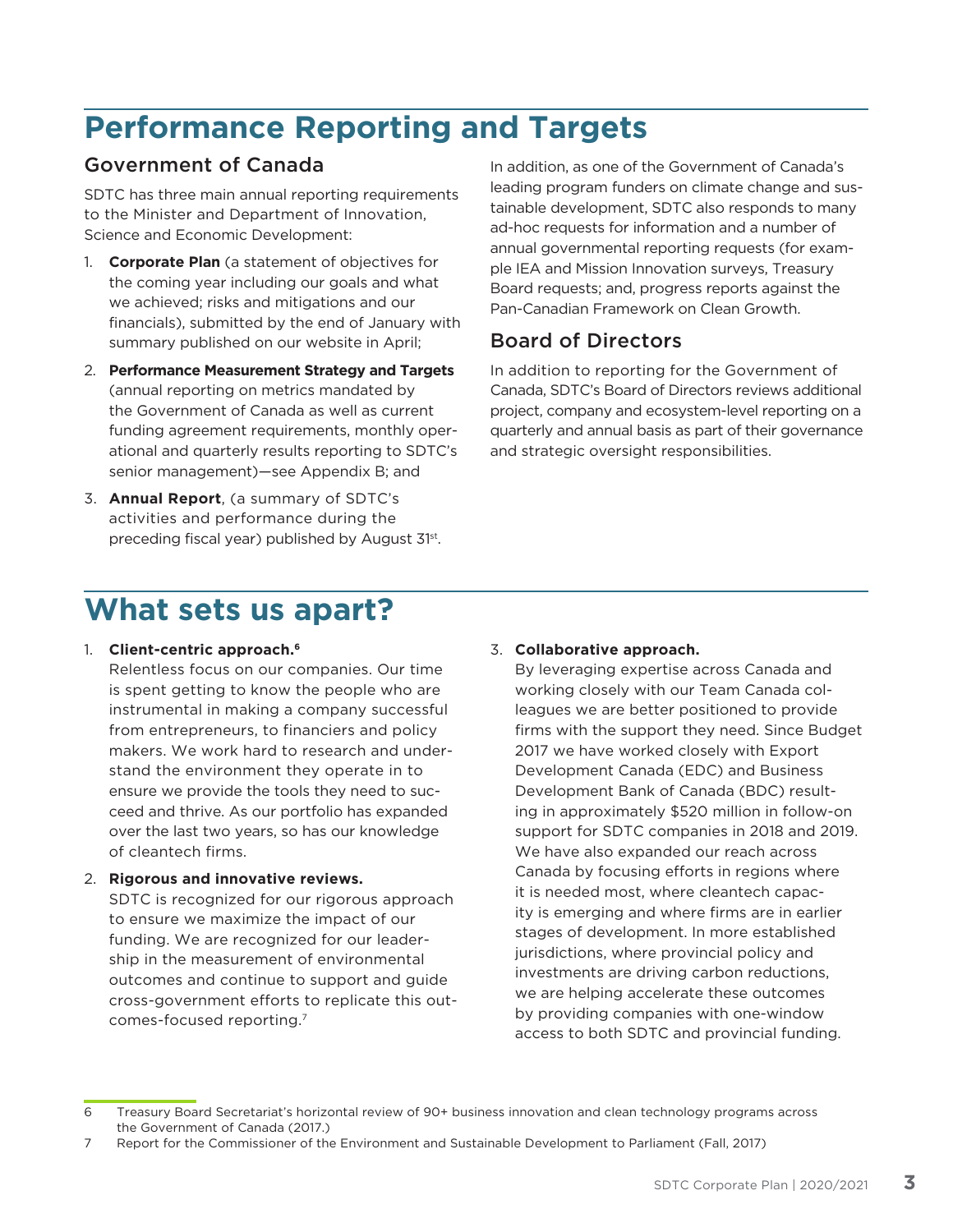#### 4. **Pure player, recognized expertise.**

Our due diligence and expertise are often relied upon by investors as well as our federal and provincial government partners in their decision making processes. Our independent governance model ensures we have the expert scrutiny applied to our operations and outcomes.

#### 5. **Our companies:**

our portfolio of star performers speaks for itself. They are regularly cited $8$  as best in class and are at the forefront of innovations in their sectors. They are also pan-Canadian—we want to make sure that we support talent wherever it grows. Our Summit this year will highlight their contributions to the environmental and economic prosperity of Canadians.

# **At Issue**

As we have seen in recent years, cleantech entrepreneurship is not what it used to be. Good ideas can come from anywhere, at any time. No country has a monopoly on the creativity and determination needed to solve the world's pressing environmental issues. It is not only about the technology; it is also about rapid commercialization and adoption – often the hardest part of any entrepreneur's journey. The pace of decision-making is vastly accelerated, and for a company "moving at the speed of light to be first"9, six months from now is simply too late.

Over the last ten years, the world has witnessed a global acceleration of clean growth and digital disruption in all sectors. Data-enabled cleantech has become mainstream. In the marketplace of ideas, competition is fierce; it takes an ecosystem to flourish and succeed. It takes focus to be first. It takes capital, intellectual property and data. At SDTC we know this, we hear it from our companies, and we see it in our research. We hear the voices of Canadian innovation leaders like Shopify's Tobi Lutkë, as we grow the number of Canadian champions taking their place on the podium. Our future focus is on building sophisticated ecosystems and providing the tools our cleantech entrepreneurs need to thrive.

There is a desire for urgent action on climate change that crosses all sectors. Continuing urbanization, water scarcity and food shortages are growing crises in many places. There are scores of people trying to solve these issues with cleantech solutions. We are passionate about finding these people and supporting their success.

<sup>8</sup> https://www.cleantech.com/release/top-private-companies-in-clean-technology-named/; https://www.marsdd.com/ news/20-canadian-entrepreneurs-to-watch-in-2020-2/

<sup>9</sup> Hamid Arabzadeh, CEO Ranovus, SDTC Annual Public Meeting September 2017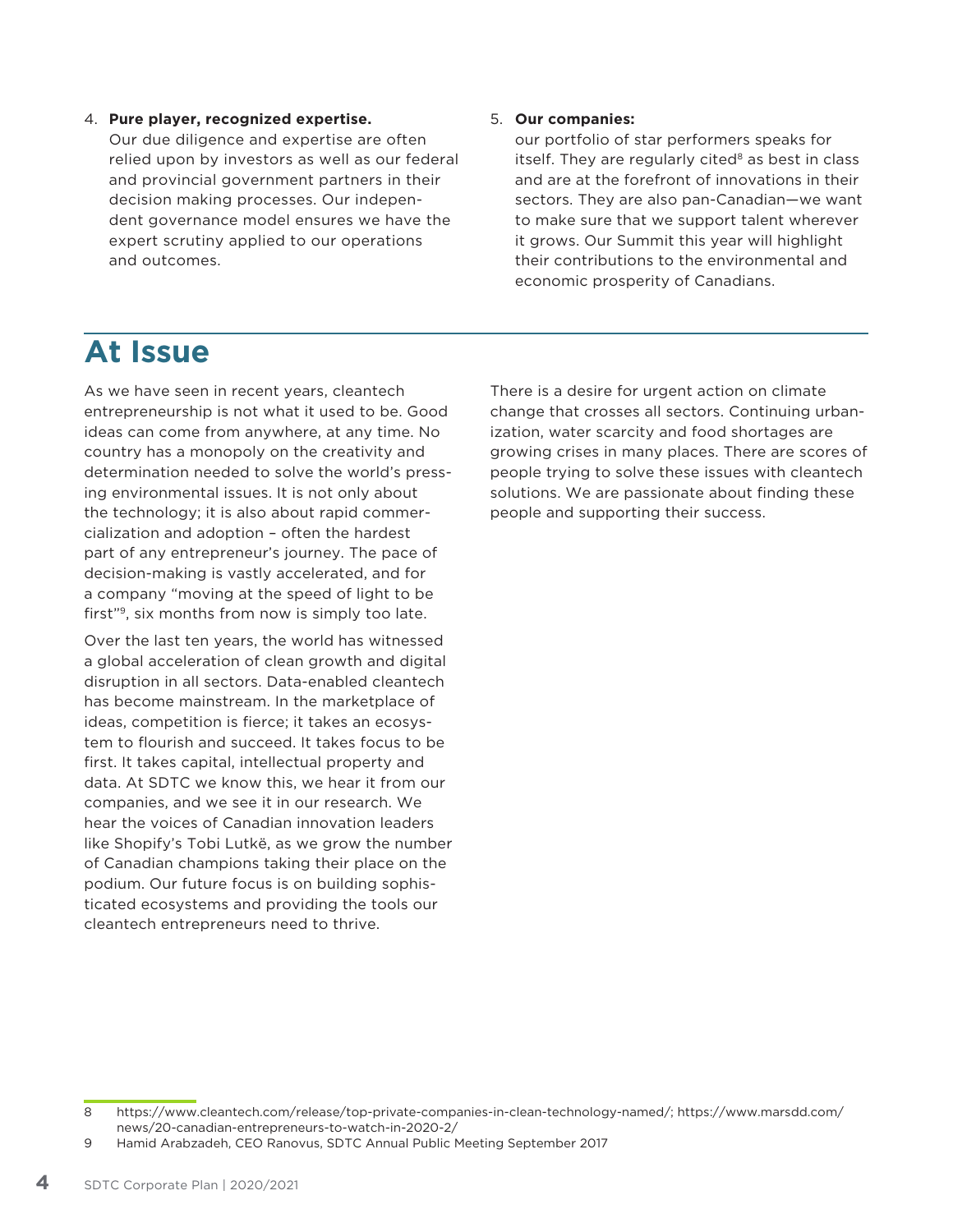# **Three Year Strategy**

## GOAL 1

### **Investment Strategy –**

An expanding cohort of Canadian cleantech firms that have commercialized and are successfully scaling up, leading to an acceleration in the delivery of environmental outcomes

Over the next three years, we want to have a diversified portfolio of Canadian cleantech companies that have commercialized and are successfully scaling-up, and delivering meaningful environmental benefits. We want to see an increase in the number of companies that have successfully transitioned into the market as well as an increase in the number of profitable companies with accelerating revenue growth. Entrepreneurship comes from everywhere and we want to seek out talent wherever it exists. To this end, we have implemented a multi-layered and tailored approach.

#### • **Seed funding**

Launch the next wave of cleantech entrepreneurs with 100 new companies.

#### • **Start-up funding**

Get companies to market by funding the development of innovative clean technologies.

• **Scale-up funding**

Accelerate the scale-up of high growth cleantech companies and the commercialization of clean technologies.

- **1.1** Diversify and expand our applicant pool through targeted marketing, outreach, and continued implementation of SDTC's Equality, Diversity and Inclusion Strategy.
- **1.2** Approve \$135-150 million of new investment in the most promising cleantech companies, with disbursements to funded projects of approximately \$162 M.
	- Seed funding: \$10 million of approvals
	- Start-Up funding: \$85-95 million of approvals
	- Scale-Up funding: \$40-50 million of approvals
- **1.3** Fully implement SDTC's Seed Fund, working with up to 50 accelerators and trusted partners to grow our portfolio to more than 100 firms. Implement a streamlined approach

to "graduate" firms to start-up and scale-up supports.

- **1.4** Deepen our understanding of continued unmet needs that fall between SDTC and follow-on funders. Look beyond current project funding limitations that constrain all publicly funded innovation programs and experiment with alternatives.
- **1.5** Drive domestic adoption of cleantech by completing at least one adopterdriven funding call that addresses a key environmental challenge in an area of Canadian advantage.
- **1.6** Enable pathways for firms to export into priority markets.

# GOAL 2

**Data and Intellectual Property Strategy –**  Capitalize on the power of data to bolster decision making and enhance outcomes for companies

Canada is a world leader in cleantech innovation, yet challenges remain when it comes to helping companies scale up and there is more work to be done. At SDTC we intend to focus on the best ways to optimize the return on our Canadian investments through innovative policies and program design.

SDTC's deep understanding of the cleantech sector, our knowledge of the ecosystem and the challenges faced by clean tech companies makes us uniquely positioned to provide insights on the firm journey. Our knowledge and insights will inform policy-making and collective action to drive better outcomes and place Canada on the path to achieve net-zero carbon emissions by 2050 and further its cleantech advantage.

With our broad network of companies, partners and funders, SDTC is also uniquely positioned to understand, convene and bring forward collective knowledge and perspectives to improve outcomes for the 150+ companies we have within our active portfolio. Over the next three years, SDTC will endeavor to share knowledge and insights and provide cutting edge thinking to help Canadian companies scale quickly and compete globally.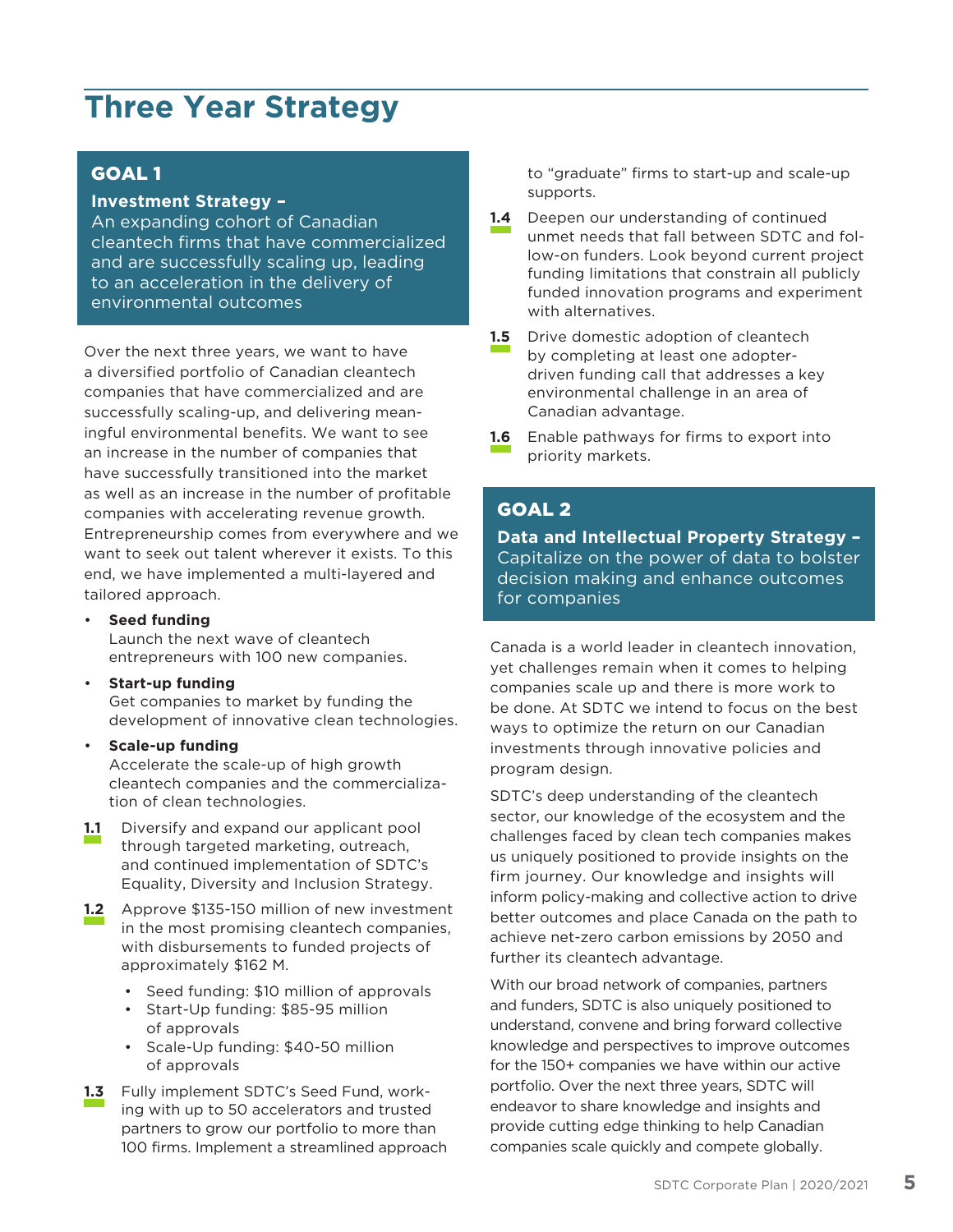- **2.1** Modernize IM/IT infrastructure and systems to augment our capabilities as a data enabled organization.
	- Enrich information collection, with improved understanding and monitoring of investment impacts.
	- Enhance automation and reporting while increasing operational efficiency.
- **2.2** Expand data mining to leverage insights and support firm growth.
	- Mine the rich financial, environmental, and business performance data of funded companies, along with ecosystem data to provide greater understanding and insights.
	- Continue to evolve knowledge and research to consider recent trends and developments.
- 2.3 Partner with the SDTC-supported Innovation Asset Collective to help cleantech companies with their intellectual property needs and strategies.
- **2.4** Explore the development of a cleantech data library with ISED and other leaders the development of a cleantech data library as a platform for entrepreneurship.
- **2.5** Further work with Statistics Canada, ISED and others to understand potential for data sharing and joint data collection.
- **2.6** Collaborate with companies to design, test and implement data-centric pilot projects in key areas.

# GOAL 3

### **Partnerships Strategy –**

Strengthening entrepreneurial ecosystems to support cleantech companies from seed to success

SDTC's goal is to support the entire entrepreneurial journey: seed, start-up and scale up. The success of our Seed Fund pilot has spurred us on to think bigger, bolder and better. Our aim is to work with a network of partners, including accelerators and incubators to seek out talent across Canada. We also want to expand opportunities in new areas and to this end, we will explore partnerships and pathways to more indigenous entrepreneurs.

At SDTC we know the diversity of ideas comes from a diversity of experiences and backgrounds. In the coming months and years, we will seek out the most vibrant and varied applicant pool available—our expanded reach will be the heart of our future success. We will foster connectivity amongst cleantech tech firms and industry partners to position firms to compete in the hyper-competitive cleantech marketplace.

- **3.1**. Implement a new approach to digital marketing and outreach to grow SDTC's brand awareness across Canada.
	- Launch a digital marketing strategy to identify and recruit new firms, leverage market research on cleantech entrepreneurship in Canada.
	- Seek opportunities to showcase the extraordinary work of SDTC's portfolio firms with potential customers, industry leaders and investors.
	- Host and participate in targeted workshops with partners across Canada.
- **3.2**. Host SDTC's 5th Annual Cleantech Leadership Summit, with a focus on fostering collaboration and connections along the value chain to accelerate the deployment and adoption of sustainable solutions among industry.
- **3.3**. Expand SDTC's differentiated regional approach to partnerships, to meet regional realities.
	- Target 50 accelerators partnerships to support SDTC's Seed Fund.
	- Collaborate with the Munk School of Global Affairs and Public Policy on outcomes measurement and monitoring of the Seed Fund.
	- Continue to leverage and develop provincial partnerships to provide firms with one-window access to funding.
	- Continue our collaboration with partners such as EDC and BDC to enable companies to access follow-on support.
- **3.4**. Undertake research in key areas to strengthen SDTC's understanding of emerging trends in the competitive landscape for cleantech firms.
	- Leverage this knowledge to inform directions and strategies, identify ecosystem gaps, areas of focus for future investments and potential benefits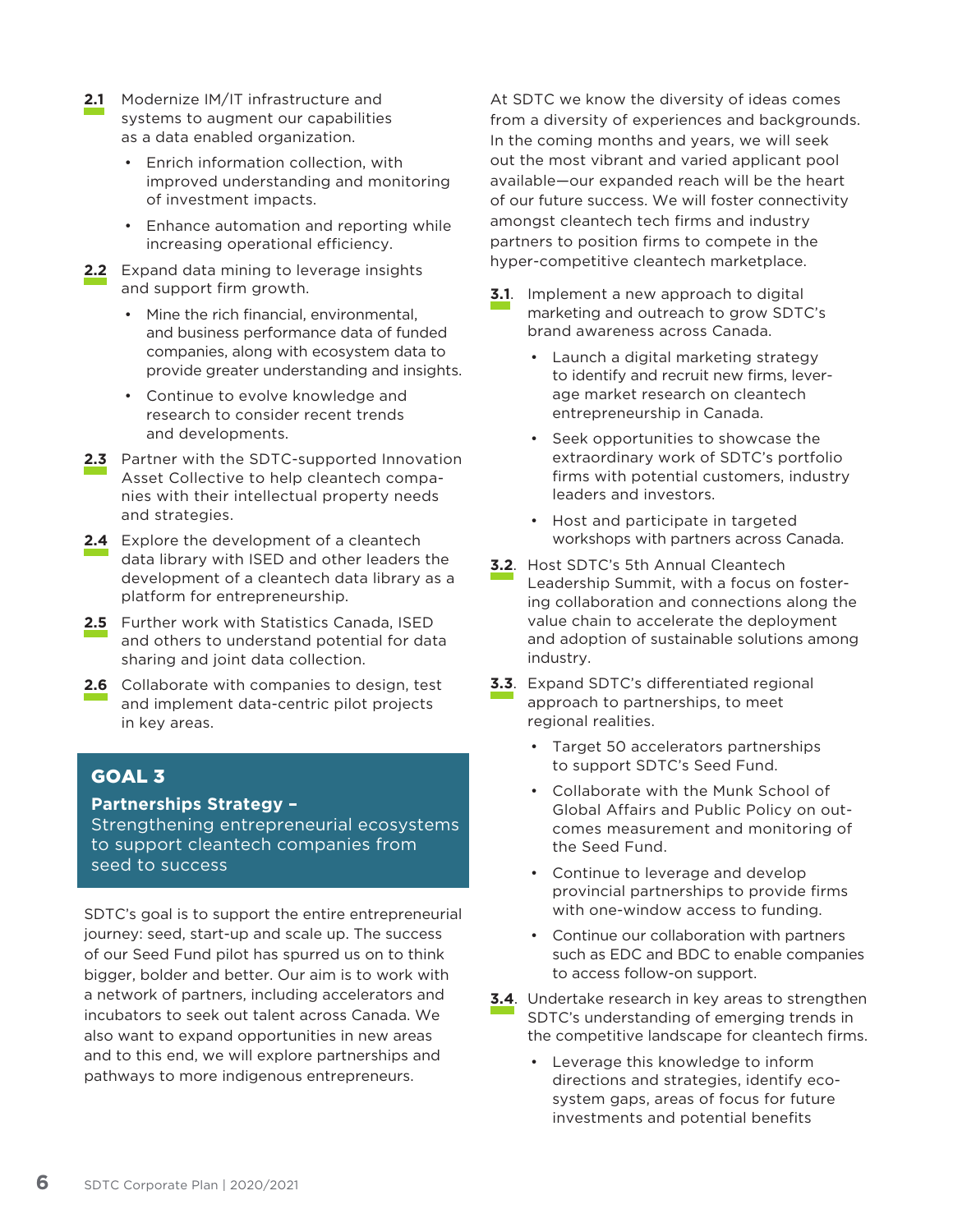| <b>PARTNERSHIPS: Different Approaches to Meet Regional Realities</b> |                                                                                                                                                                                                                                                                                                                                          |  |  |  |
|----------------------------------------------------------------------|------------------------------------------------------------------------------------------------------------------------------------------------------------------------------------------------------------------------------------------------------------------------------------------------------------------------------------------|--|--|--|
| <b>Established Regions</b><br>(BC, ON, QC)                           | Provincial carbon pricing mechanisms<br>Ecosystem and programs to support carbon reduction projects<br>Established cleantech industry associations and accelerators<br>$\bullet$<br>SDTC "one-window" partnerships in place<br>Majority of applications<br>$\bullet$                                                                     |  |  |  |
| <b>Emerging Regions</b><br>(AB, NS)                                  | Limited funding for cleantech demonstration<br>$\bullet$<br>Developing capacity within cleantech accelerators<br>$\bullet$<br>Carbon reduction targets and programs in place or in development<br>$\bullet$<br>Lower number of applications, applications lack diversity,<br>$\bullet$<br>less competitive<br>Capacity building required |  |  |  |
| <b>Early stage</b><br>(SK, MB, NB, NL, PEI,<br>NWT, Nunavut, YK)     | Lack of funding for clean technology development and demonstration<br>Small number of cleantech accelerators<br>Very few applications<br>Small economies, with limited research and development capability<br>Significant capacity building required                                                                                     |  |  |  |

# GOAL 4

**Talent and Diversity Strategy –**  Identifying the skills and talent to deliver on our mission

In 2019-20, SDTC made meaningful advancements in its efforts related to diversity and inclusiveness, and specifically advancing gender equality. This year's progress included: the development an EDI Values Statement, training for both expert reviewers and staff, establishing data collection for implementation and ongoing staff engagement. EDI remains a focus in SDTC's investments and partnerships strategy as we seek to diversity our portfolio of firms.

In 2019-20, a key part of our Talent Strategy included several changes to further support a client-centric, outcome focused, one window investment process. Critical skills and capabilities were identified to support the achievement of corporate goals and strategies, and we were successful in recruiting key positions. This work will continue over the next year to further enable our transition.

- **4.1** Continued Implementation of SDTC's Equality, Diversity and Inclusion Strategy.
	- Explore a partnership opportunity to develop the first Canadian incubator dedicated to supporting, educating, and empowering grassroots Indigenous entrepreneurship and skill development.
- Expand and diversify our applicant pool, including growing the number women-led firms in seed, start-up and scale-up. Our portfolio must address the current gender imbalance by striving to exceed today's reality, which sees only 16 per cent of small and medium-sized enterprises (SMEs) in Canada led by women.<sup>10</sup>
- Collect diversity data on applicant and portfolio companies to understand representation and success rates of diverse groups.
- Collaborate with Statistics Canada and Natural Resources Canada as part of the Pan-Canadian Framework Clean Technology Data Strategy efforts to understand diversity data on cleantech SMEs in Canada.
- **4.2** Ensure SDTC continues to have the skills, capabilities and expertise needed to enable its transition and execute on strategic initiatives. Deliver professional development and training programs to strengthen key skills and capabilities and develop expertise in key areas.
	- Drive innovative thinking in program design and delivery.
	- Foster collaboration across various functions and a holistic approach to program delivery.
	- Ensure our transition is supported by change leadership and management.

<sup>10</sup> Statistics Canada, Financing and Growth of SMEs, November 2018. https://www.ic.gc.ca/eic/site/061.nsf/eng/03086. html#own-ch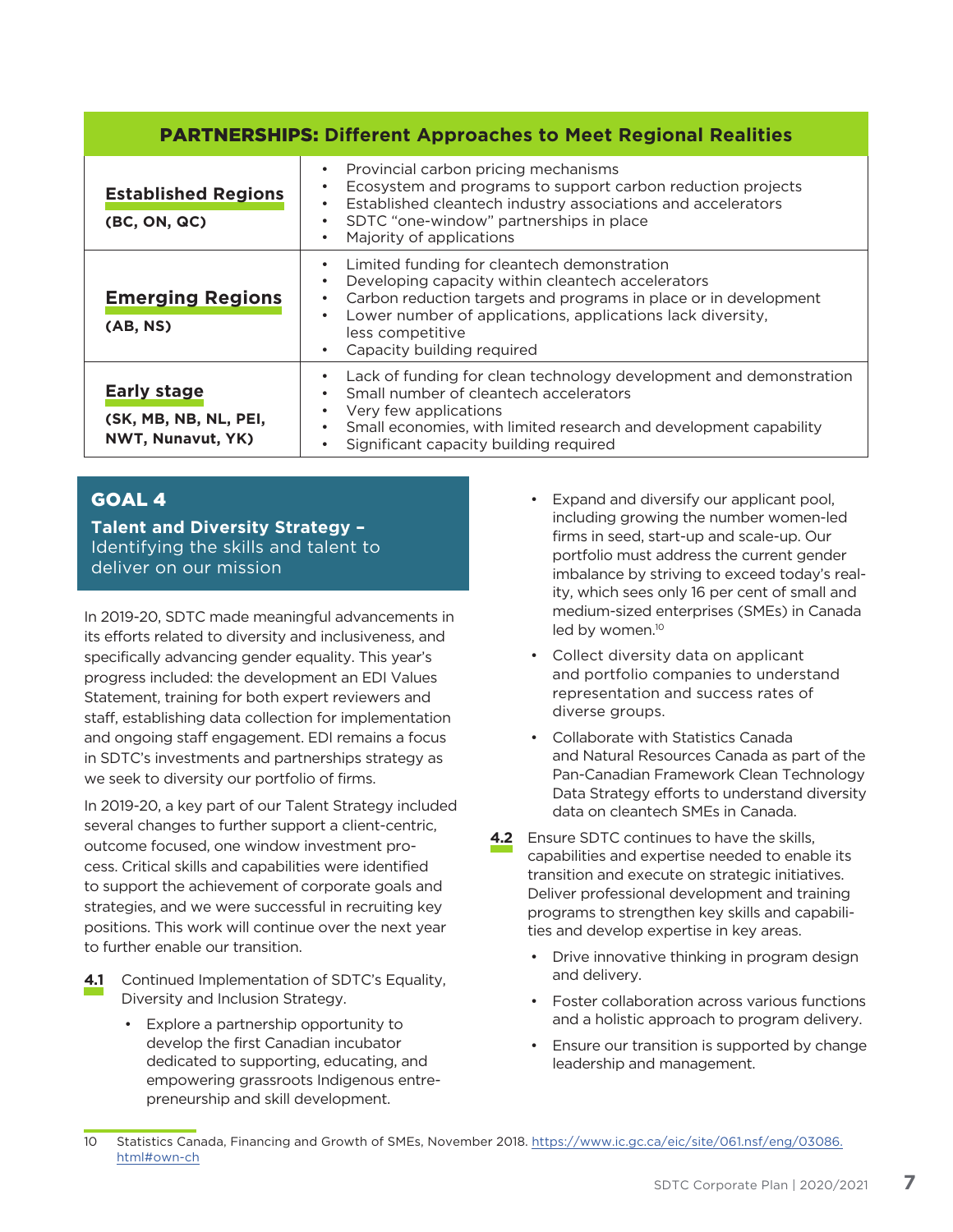# **2019/20 Corporate Goals: What we have accomplished and what remains to be done**

With staff located across Canada, SDTC investments have touched every sector in the Canadian economy including agriculture, mining, transportation, waste management and oil and gas. We are committed to providing our companies with the support they need, when they need it. Our approach is to be simple, streamlined and scalable.

**Over the last five years approvals and disbursements have increased significantly, while operating expenses as a percentage of approvals has remained constant. We are committed to providing value to Canadian taxpayers.** 



**Our investment follows a company's scale up journey: providing a more robust bridge as well as complementing commercialization instruments. Over the past three years, we have doubled investment in scale-ups, recognizing the need to provide better bridging to commercial instruments.** 

**We continue to work together with EDC and BDC to address the funding gaps as well as working together to support a company's business plan.** 

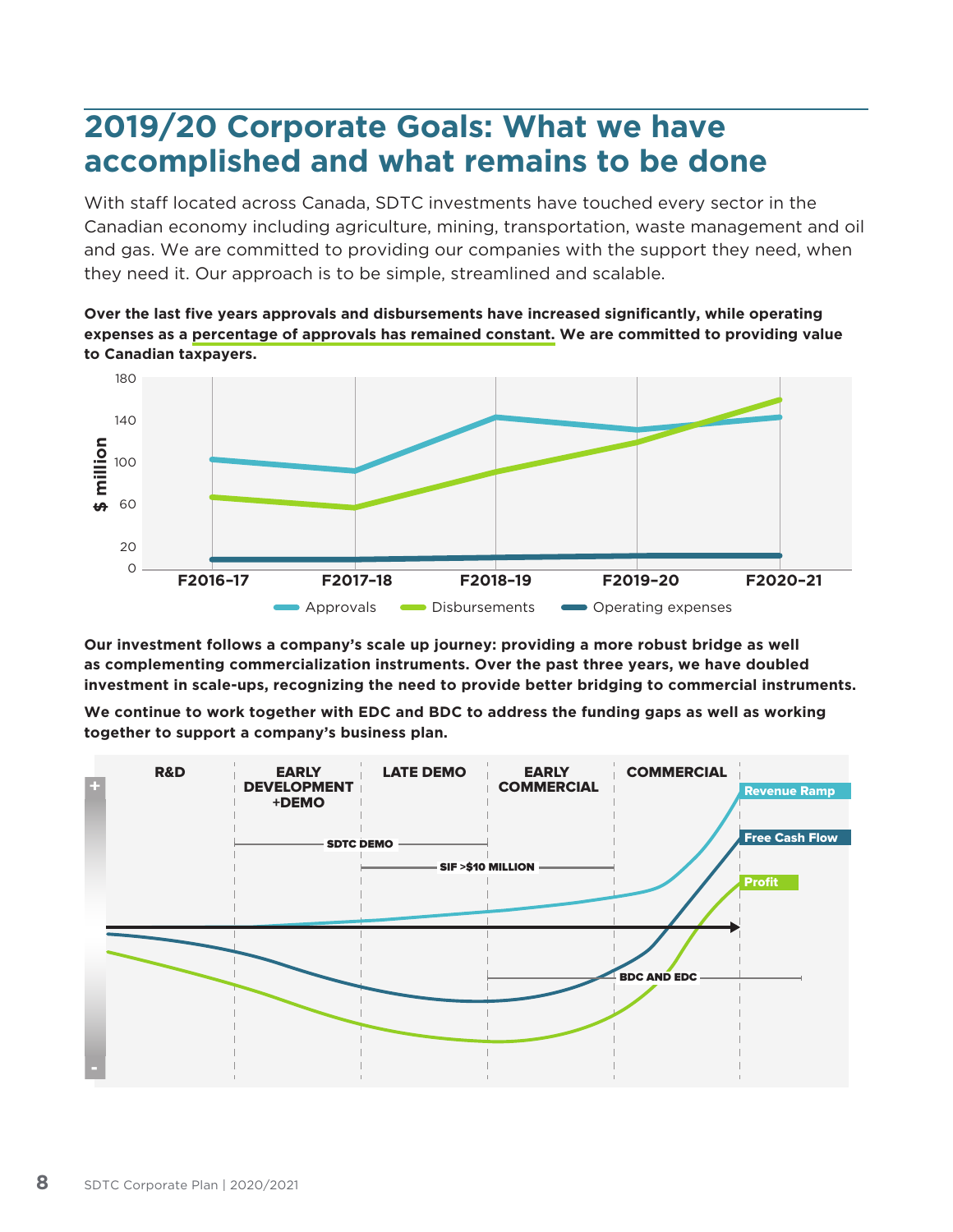**Given the Government of Canada's focus on clean tech, and in recognition of our pivotal role, over the past three years, we have doubled investment allocation in scale-ups to approximately 30 per cent, with 70 per cent still going to companies at the start-up stage. We will continue to monitor and adjust the allocation as needed to ensure companies have the necessary supports, they require.**



### SDTC ZONE OF FUNDING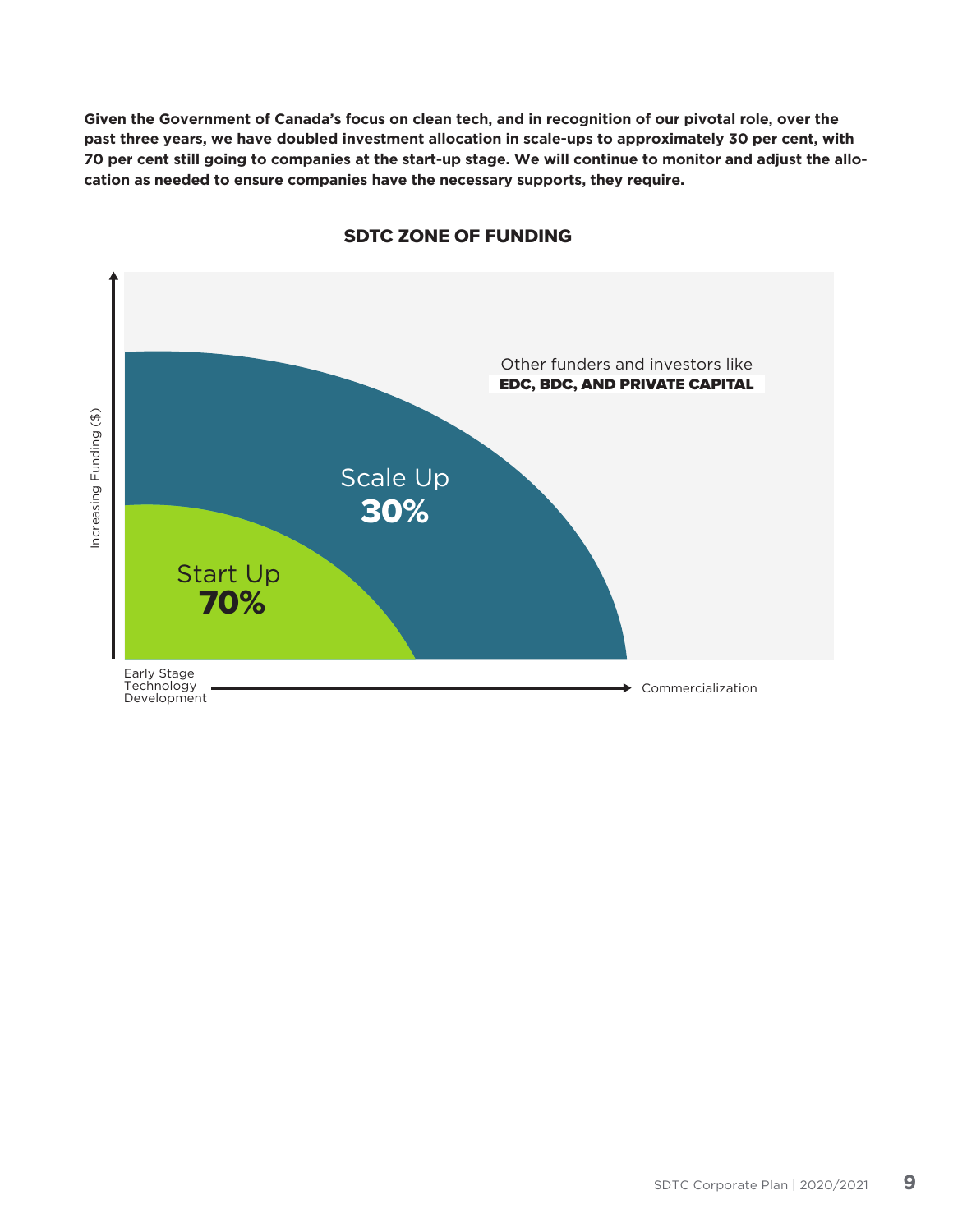

## SDTC INVESTMENTS BY SECTOR (INCL. SEED FUND)

# **KEY:**

• **Energy Exploration & Production:** includes carbon sequestration and use, energy efficient extractive and production processes and tailings treatment.

**Transportation:** includes electric vehicle battery materials, electric charging components and systems, hydrogen fueling components and systems, marine transportation, vehicle control systems, vehicle components, and vehicle heat and energy recovery systems.

• **Waste Management:** includes plastics recycling and reclamation; recovery and remediation of e-waste, hazardous waste, industrial waste, municipal solid and organic waste; wastewater treatment and soil remediation.

**Power Generation:** includes fuel cells, geothermal, hydro, solar components and systems, waste-to-energy, and wind components and systems.

• **Agriculture:** includes irrigation technologies, natural pesticides and herbicides, precision farming, seed and crop treatment.

**Energy Utilization:** includes building energy management, building materials, heating and cooling, energy use information systems, glass and lighting management.

**Forestry:** includes the sustainable production and use of forest resources.



# SDTC INVESTMENTS BY PROVINCE (INCL. SEED FUND)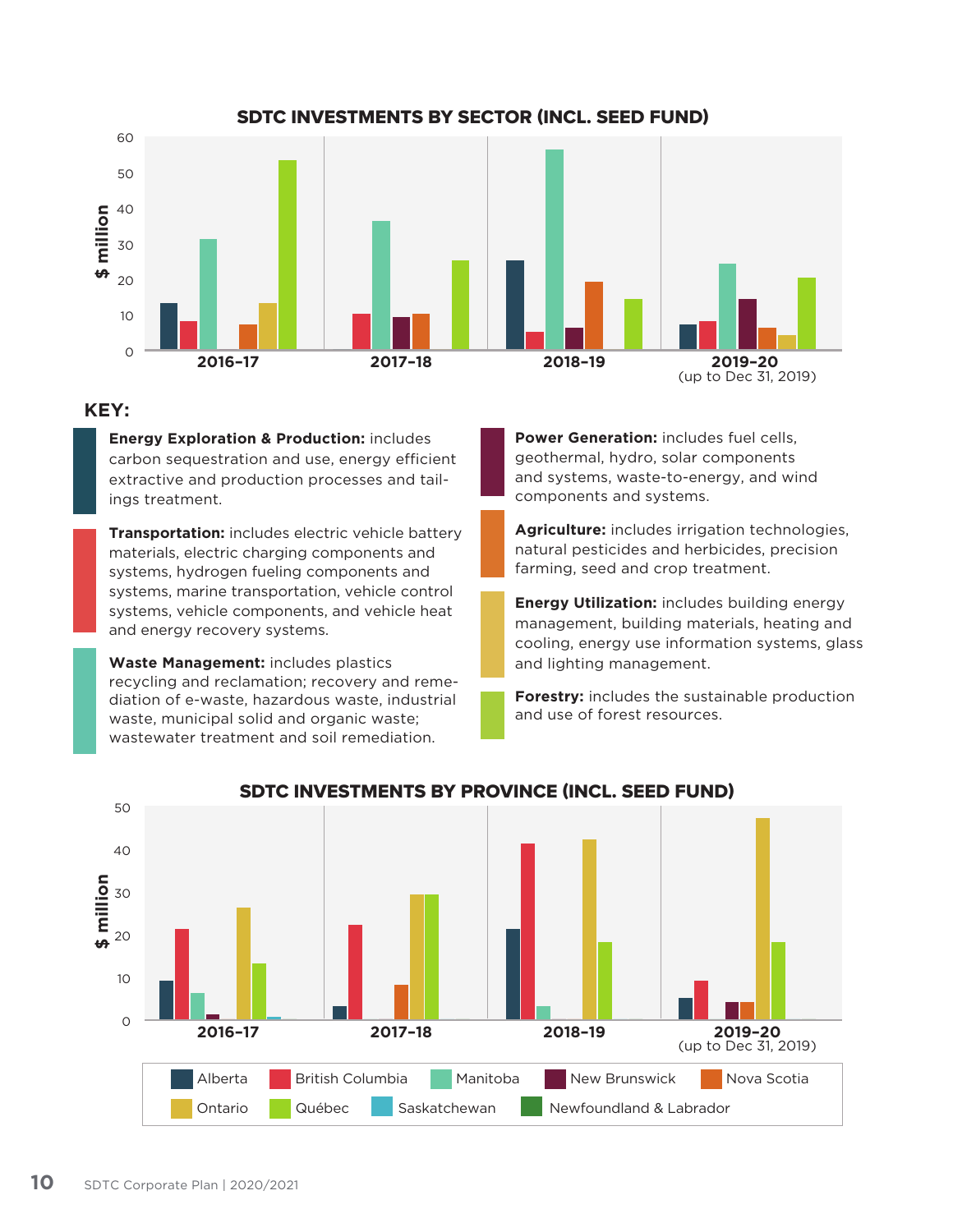# Succesful Pilot Complete— Ready to Launch in 2020

### **Canada's Most Impactful Seed Fund**

In May 2019, SDTC launched its first ever seed fund to help early identify Canada's next generation of promising cleantech entrepreneurs. Through partnerships with incubators and accelerators, we expanded our reach and our knowledge of how cleantech is impacting regions and local economies across Canada with a successful \$2 million pilot complete, we're ready to take a giant leap forward by launching Canada's most impactful seed fund in 2020. This ambitious plan will grow our accelerator network from 10 to 50 and the number of firms supported from 19 to 100 in 2020/21.



# 2019 SEED FUND PILOT PARTNERS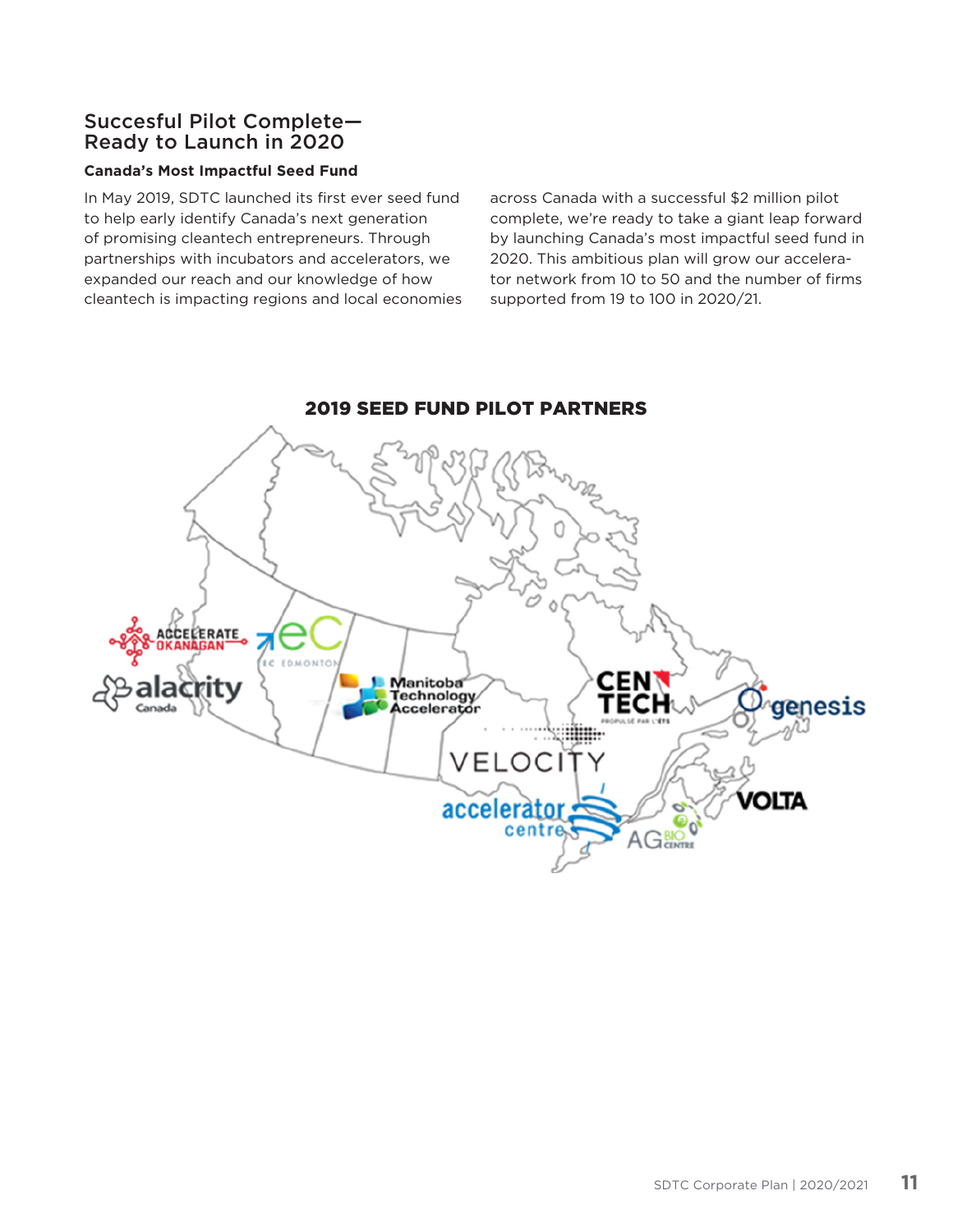| <b>CORPORATE GOALS</b>                                                                                                                                                                                                                                                                                                                                                                                                                                                                                                                                                                                                                                                                                                                                                                                                                   | <b>PROGRESS</b>                                                                                                                                                                                                                                                                                                                                                                                                                                                                                                                                                                                                                                                                                                                                                                                                    |  |
|------------------------------------------------------------------------------------------------------------------------------------------------------------------------------------------------------------------------------------------------------------------------------------------------------------------------------------------------------------------------------------------------------------------------------------------------------------------------------------------------------------------------------------------------------------------------------------------------------------------------------------------------------------------------------------------------------------------------------------------------------------------------------------------------------------------------------------------|--------------------------------------------------------------------------------------------------------------------------------------------------------------------------------------------------------------------------------------------------------------------------------------------------------------------------------------------------------------------------------------------------------------------------------------------------------------------------------------------------------------------------------------------------------------------------------------------------------------------------------------------------------------------------------------------------------------------------------------------------------------------------------------------------------------------|--|
| <b>Investment Strategy:</b>                                                                                                                                                                                                                                                                                                                                                                                                                                                                                                                                                                                                                                                                                                                                                                                                              | <b>Approvals and disbursements</b>                                                                                                                                                                                                                                                                                                                                                                                                                                                                                                                                                                                                                                                                                                                                                                                 |  |
| $\checkmark$ Target \$135-150M in approvals<br>(consistent with demand seen in 2018/19)<br>Target \$120.7M in disbursements<br>✓<br>(31 % increase over 2018/19)<br>$\checkmark$ Tailoring to applicant readiness, including new<br>strategies for earlier-stage applicants, roll-out<br>of new approach for scale-up applicants<br>$\checkmark$ Complete the implementation of<br>risk-based management approach<br>for approvals and disbursements<br>Deepening commercialization expertise<br>V<br>Roll-out of company and portfolio reporting<br>$\mathbf{v}$<br>to Board of Directors<br>$\vee$ Broaden approach on environmental outcomes<br>assessment and monitoring                                                                                                                                                             | (forecast to March 31, 2020<br>$\checkmark$ \$102M approvals (27 companies + 19 Seed Fund<br>companies); forecasting \$131M by end of fiscal year<br>✔ \$68M disbursed; forecasting to meet target for<br>the year<br>Launched Seed Fund pilot with 10 pan-Canadian<br>accelerators; 19 companies funded, \$2M. Average<br>time of expedited process from application to<br>first payment is 56 days.<br><b>Approach and processes</b><br>$\vee$ Re-design and streamlining of project lifecycle<br>processes to drivea client-centric, outcome<br>focused, one window investment approach<br>$\checkmark$ Tailored approach to readiness and risk profile<br>of applicants and recipients<br>$\checkmark$ Further reduction in timelines for claims<br>processing and contracting by 13% and<br>39% respectively. |  |
|                                                                                                                                                                                                                                                                                                                                                                                                                                                                                                                                                                                                                                                                                                                                                                                                                                          | <b>Portfolio Performance</b><br>✔ On-going 'look backs' and outcomes on company<br>performance, using structured approach<br>$\checkmark$ Gap analysis of follow-on financing from EDC and BDC                                                                                                                                                                                                                                                                                                                                                                                                                                                                                                                                                                                                                     |  |
| IP and Data Strategy:                                                                                                                                                                                                                                                                                                                                                                                                                                                                                                                                                                                                                                                                                                                                                                                                                    |                                                                                                                                                                                                                                                                                                                                                                                                                                                                                                                                                                                                                                                                                                                                                                                                                    |  |
| Explore with ISED ways to action SDTC's IP<br>$\checkmark$<br>rights on behalf of the Government of Canada,<br>for example, piloting of an<br>SDTC-led patent collective<br>Support companies as they experiment<br>V<br>with data trusts and collectives,<br>monitor approaches<br>Explore with ISED and other Government<br>✔<br>of Canada leaders in data approaches the<br>development of a cleantech data library as a<br>platform for entrepreneurship<br>Allocate percentage of project funds for IP and<br>V<br>data strategy and execution, develop approach<br>to monitoring and supporting companies as<br>they make progress<br>Creation of a common data platform,<br>V<br>that ensures we are all looking at the<br>same information, mobilizes data to help<br>us make better investment decisions for<br>better outcomes | SDTC will partner with Innvoation Asset Collective<br>to help cleantech SME's with their IP needs<br>$\mathcal V$ Modernization of IT/IM architecture and systems<br>underway, where we will further automate and<br>centralize key data to improve access<br>to information for decision-making<br>Exploring ways in which data can be leveraged<br>V<br>as a platform for entrepreneurship.                                                                                                                                                                                                                                                                                                                                                                                                                      |  |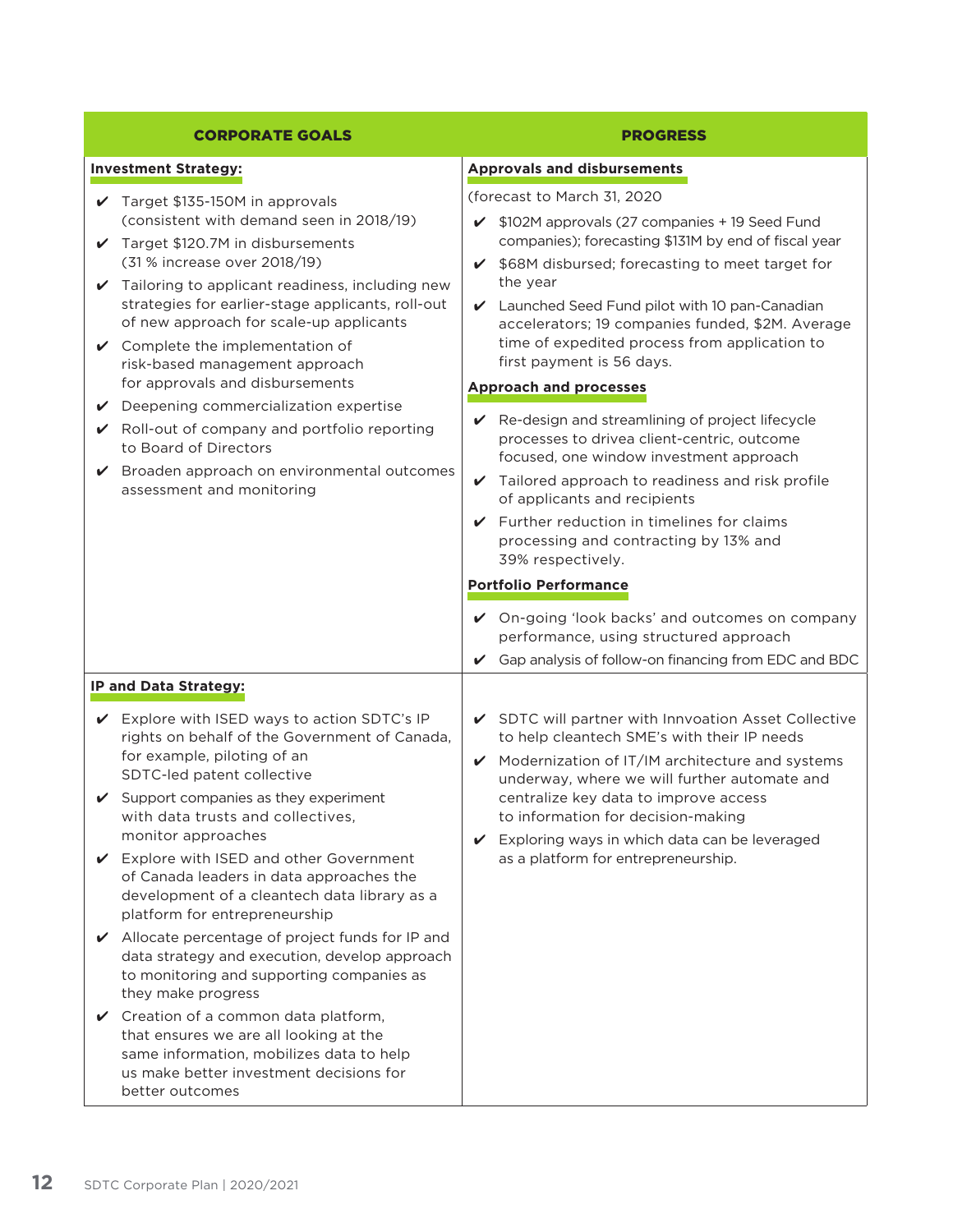| <b>CORPORATE GOALS</b>                                                                                                                                                                                                                                                                                                                                                                                                                                                                                     | <b>PROGRESS</b>                                                                                                                                                                                                                                                                                                                                                                                                                                                                                                                                                                                                                                                                                                |  |  |
|------------------------------------------------------------------------------------------------------------------------------------------------------------------------------------------------------------------------------------------------------------------------------------------------------------------------------------------------------------------------------------------------------------------------------------------------------------------------------------------------------------|----------------------------------------------------------------------------------------------------------------------------------------------------------------------------------------------------------------------------------------------------------------------------------------------------------------------------------------------------------------------------------------------------------------------------------------------------------------------------------------------------------------------------------------------------------------------------------------------------------------------------------------------------------------------------------------------------------------|--|--|
| <b>Talent Strategy:</b>                                                                                                                                                                                                                                                                                                                                                                                                                                                                                    |                                                                                                                                                                                                                                                                                                                                                                                                                                                                                                                                                                                                                                                                                                                |  |  |
| ✔ Continue "We are one SDTC" approach,<br>shared targets, no silos, decentralized<br>leadership model<br>$\vee$ Retain and recruit the skills necessary<br>to deliver on SDTC's goals and strategies<br>✔ Cross-Canada approach to recruiting<br>and engagement                                                                                                                                                                                                                                            | $\vee$ Acquired critical skills and capabilities to support<br>the achievement of corporate goals and strategies<br>✔ Professional development and training strategy<br>implemented targeting critical skills and capabilities<br>$\vee$ Deployed several changes to further support<br>a client-centric, outcome focused, one window<br>investment process<br>$\vee$ Recruitment for key positions completed                                                                                                                                                                                                                                                                                                  |  |  |
| <b>Partnerships Strategy</b><br>Leadership summit focused on whole-<br>of-government collaboration to support<br>Investment strategy and IP and Data strategy<br>✔ Second-year rollout out of differentiated<br>regional strategy<br>$\checkmark$ Specific pilot projects with key government<br>departments in focus areas of Earth, Food,<br>Primary Industry, and Communities<br>✔ Second-year rollout of collaboration<br>with Clean Growth Hub, EDC, BDC, CIPO,<br>and StatsCan<br>Marketing strategy | Leadership Summit: Over 200 attendees<br>including 100 cleantech company CEOs<br>and leaders<br>$\vee$ Leaderships summit: 15 hands-on workshops for<br>whole-of-government engagement with cleantech<br>start-ups<br>$\vee$ In-kind resources for the Clean Growth HUB<br>and training sessions for WD, NRC-IRAP<br>✔ Approximately \$520M in follow-on support<br>in calendars 2018 and 2019 for SDTC-portfolio<br>firms from EDC and BDC.<br>✔ National marketing and outreach strategy<br>developed and being implemented<br>Development and adoption of an Equity,<br>Diversity & Inclusion mandate, including<br>developing an EDI values statement, best<br>practices for data collection, employee and |  |  |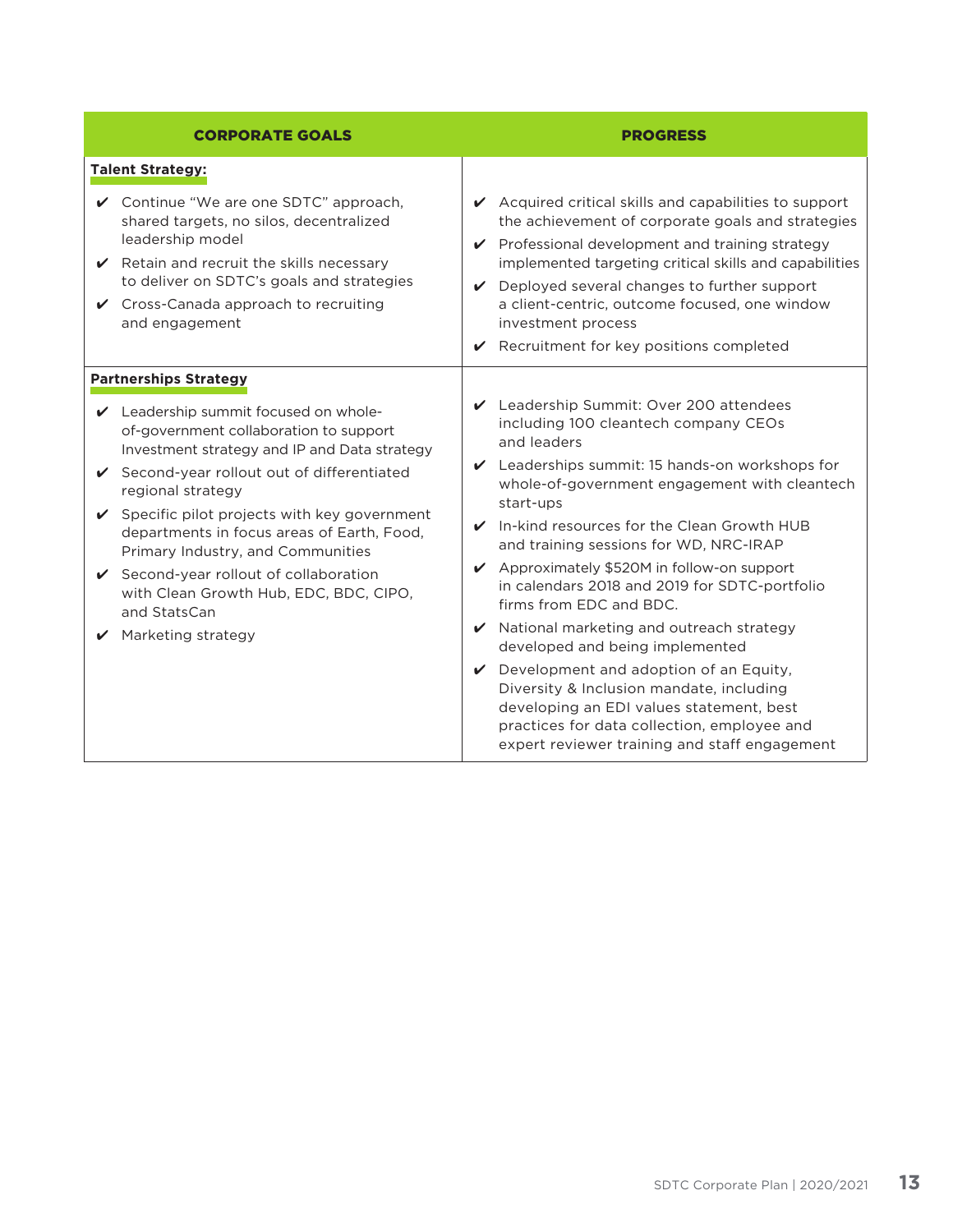# **Appendix A**

# Risks and Mitigations

This section focuses on the key risks facing SDTC and the strategies in place to mitigate these risks to an acceptable level. During the year, SDTC engaged KPMG LLP to assist with the update of its corporate risk profile, with input from senior management and the Board of Directors. In addition to these risks, SDTC understands that external market factors impact the success of the companies we fund.

To help companies develop market-ready technologies, SDTC is diligent in ensuring that our program delivery model is impactful and focused on providing companies with the support they need to commercialize successfully.

### PERFORMANCE RISKS

**Risk Description: Governance Structure** - Risk that SDTC's governance structure is too large and/or complex, resulting in inefficiencies that negatively impact decision-making.

### **Mitigations:**

- Modernization and simplification of governance structures underway
- Implementation of governance best practices, with increased accountability and oversight.

**Risk Description: Applicant Pool** - Risk that SDTC is unable to fund companies with the greatest environmental and economic potential because SDTC cannot find them, they do not know about SDTC, or they perceive SDTC's processes to be too onerous.

#### **Mitigations:**

- Companies can apply to both SDTC and provincial cleantech organizations at the same time, eliminating multiple applications and streamlining due diligence processes and project reporting.
- Partnerships with other federal and provincial agencies leading to referrals from other programs.
- Streamlining of internal processes to reduce administrative burden and a continuous intake process with tailored timelines to applicant readiness.
- Partnership strategy has been developed which considers regional nuances, maturity of the eco-system and defines target audiences.
- Marketing campaign targeting cleantech entrepreneurs.

**Risk Description: Information for Decision-Making** - Risk that SDTC relies on incorrect information, impairing its ability to make good decisions.

#### **Mitigations:**

- In-house view of environmental / economic outcomes for each project.
- Strong due diligence process to support project funding decisions, including two independent expert reviewers.
- Project monitoring in place with milestone reporting and review prior to disbursements.
- Financial and environmental reviews and audits.

**Risk Description: External Changes** - Risk that external changes in the business environment (i.e. regulatory, commodity pricing, general pace of technological advancement) impact project costs and/or timelines, resulting in environmental or economic benefits not being achieved.

#### **Mitigations:**

- Project monitoring to identify when challenges emerge.
- Financial forecasting considers latest project information (costs, timelines).
- Due diligence process at approval stage considers project risks and exposures.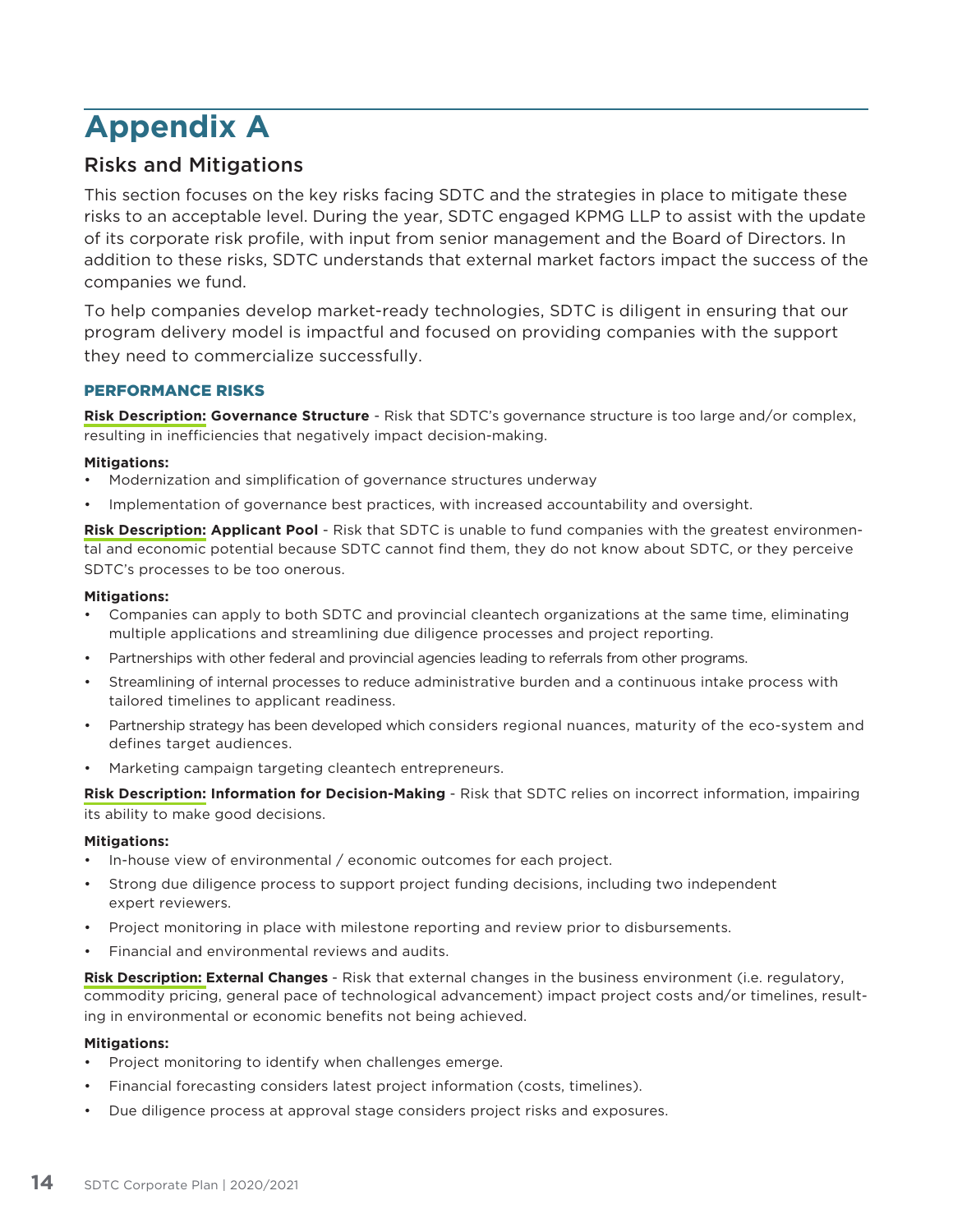#### INFORMATION SECURITY RISKS

**Risk Description: Data Privacy** - Risk of private data and/or information relating to an individual and/or a company is disclosed, resulting in lawsuits and/or reputational damage.

#### **Mitigations:**

- Awareness programs in place for all SDTC employees on the importance of data security practices and the implications of sharing data.
- Code of conduct and IT policies in place to help protect the confidentiality of information and data breaches.
- Physical and technological safeguards.
- Conduct regular, third-party security assessments, penetration testing, and control assurance to ensure adequate controls are in place.
- Information breach procedures, as well as crisis and issues management process in place.

### FINANCIAL MANAGEMENT RISKS

**Risk Description: Cash Flow Projections** - Risk that SDTC cannot effectively forecast project cash requirements given the diversity and uniqueness of funded companies, timing of proposal submissions and approvals, and/or changes that could occur over project lifespans, resulting in SDTC having insufficient funds to meet its needs.

#### **Mitigations:**

- Forecasting methodology/process in place, with periodic review of model assumptions.
- Investment Leads forecast the cash flow needs of each funded project. This information is updated on a monthly basis.
- Close collaboration with ISED to ensure funds are sufficient to meet cashflow needs.

### REPUTATIONAL RISKS

**Risk Description: Conflict of Interest** - Risk of the appearance of conflict of interest in SDTC's funding review and approval process, resulting in reputational damage due to decisions being perceived as unfair and not transparent.

#### **Mitigations:**

- Conflict of Interest policies and procedures.
- Governance reviews and initiatives to strengthen practices.

**Risk Description: Audit Preparedness** - Risk that SDTC may not be sufficiently prepared for a review or audit by third party, resulting in impaired credibility and support.

#### **Mitigations:**

• Process maps and model file in place and updated to reflect changes in processes.

#### STRATEGIC RISKS

**Risk Description: Relevance and Impacts** - Risk that SDTC is unable to effectively measure and communicate the outcomes and relevance of projects, affecting future funding support from the Government of Canada and/or resulting in loss of confidence and support from key external stakeholders.

#### **Mitigations:**

- Implementation of updated communication strategy that is more reflective of what SDTC does today and defines target audiences.
- Effective digital communications channels.
- Partnership strategy outlining engagement plan with Federal and Provincial governments.
- Monthly reporting metrics to evaluate effectiveness of communications and outreach activities.

**Risk Description: IP Retention** - Risk that IP developed in SDTC projects is not retained within Canada, affecting the medium and long-term benefits to Canada.

#### **Mitigations:**

- Contract clauses around IP have been strengthened.
- Due diligence process at application stage considers data ownership and IP as part of the approval process.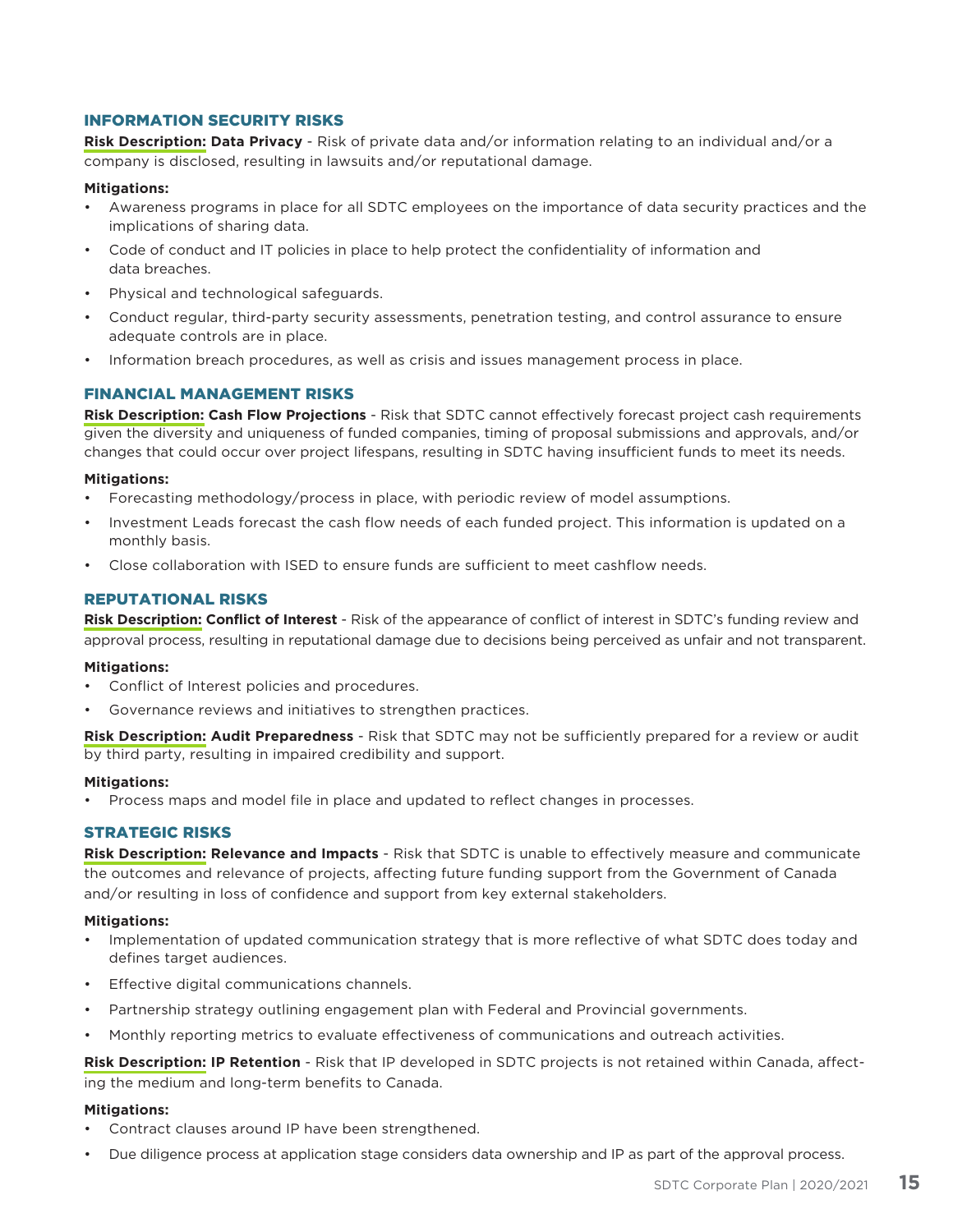# **Appendix B**

# Performance Management Strategy Framework

Detailed information on these metrics and the methodology used can be found in recent copies of SDTC's Annual Report and Funded Project List both of which are available on www.sdtc.ca

# SD TECH FUND: PERFORMANCE MEASUREMENT STRATEGY FRAMEWORK 2019-20

| #                       | <b>TYPE OF</b><br><b>INDICATOR</b>   | <b>OUTPUTS AND</b><br><b>OUTCOMES</b>                                                                          | <b>PERFORMANCE</b><br><b>INDICATORS</b>                                                                       | <b>TARGET</b>                                                                      |
|-------------------------|--------------------------------------|----------------------------------------------------------------------------------------------------------------|---------------------------------------------------------------------------------------------------------------|------------------------------------------------------------------------------------|
| 1                       | Activities/<br>Outputs               | Applications<br>Board approved                                                                                 | Funding allocated<br>to approved<br>projects                                                                  | \$133M in approvals                                                                |
| $\overline{2}$          | Activities/<br>Outputs               | Applications<br>Board approved                                                                                 | Number of days<br>from initial appli-<br>cation to Board<br>approval                                          | To maintain intake average<br>below 200 days                                       |
| $\overline{\mathbf{3}}$ | Activities/<br>Outputs               | Contribution<br>agreements signed                                                                              | Number of days<br>from Board<br>approval to<br>contractual<br>agreement signed                                | Reduce time-to-contract<br>year over year by 5%.                                   |
| 4                       | Activities/<br>Outputs               | Claim disbursement                                                                                             | Claim disbursement<br>turnaround timing                                                                       | 80% of contracted project fund-<br>ing claims processed within<br>45 calendar days |
| 5                       | Activities/<br>Outputs               | Post-project<br>questionnaires                                                                                 | % of recipients who<br>complete post-proj-<br>ect questionnaires                                              | Maintain improvement of<br>5% per year for post-project<br>reporting               |
| 6                       | Immediate<br>Outcomes (0-3<br>years) | Recipients awarded<br>SD Tech Fund<br>contracts                                                                | Funding disbursed<br>to contracted<br>recipients                                                              | \$91M disbursed to recipients                                                      |
| $\overline{z}$          | Immediate<br>Outcomes (0-3<br>years) | SD Tech Fund<br>supported technol-<br>ogies are making<br>advancements<br>towards successful<br>demonstrations | Percentage of<br>active projects<br>that are making<br>advancements<br>towards successful<br>demonstrations   | Maintain a 90% minimum<br>average                                                  |
| 8                       | Immediate<br>Outcomes (0-3<br>years) | Recipients form<br>collaborative part-<br>nerships across the<br>innovation chain                              | Total dollars<br>leveraged from all<br>partners and col-<br>laborators relative<br>to SD Tech Fund<br>dollars | Maintain the \$2 leverage<br>funding for each \$1 of SDTC<br>funding. (TBS)        |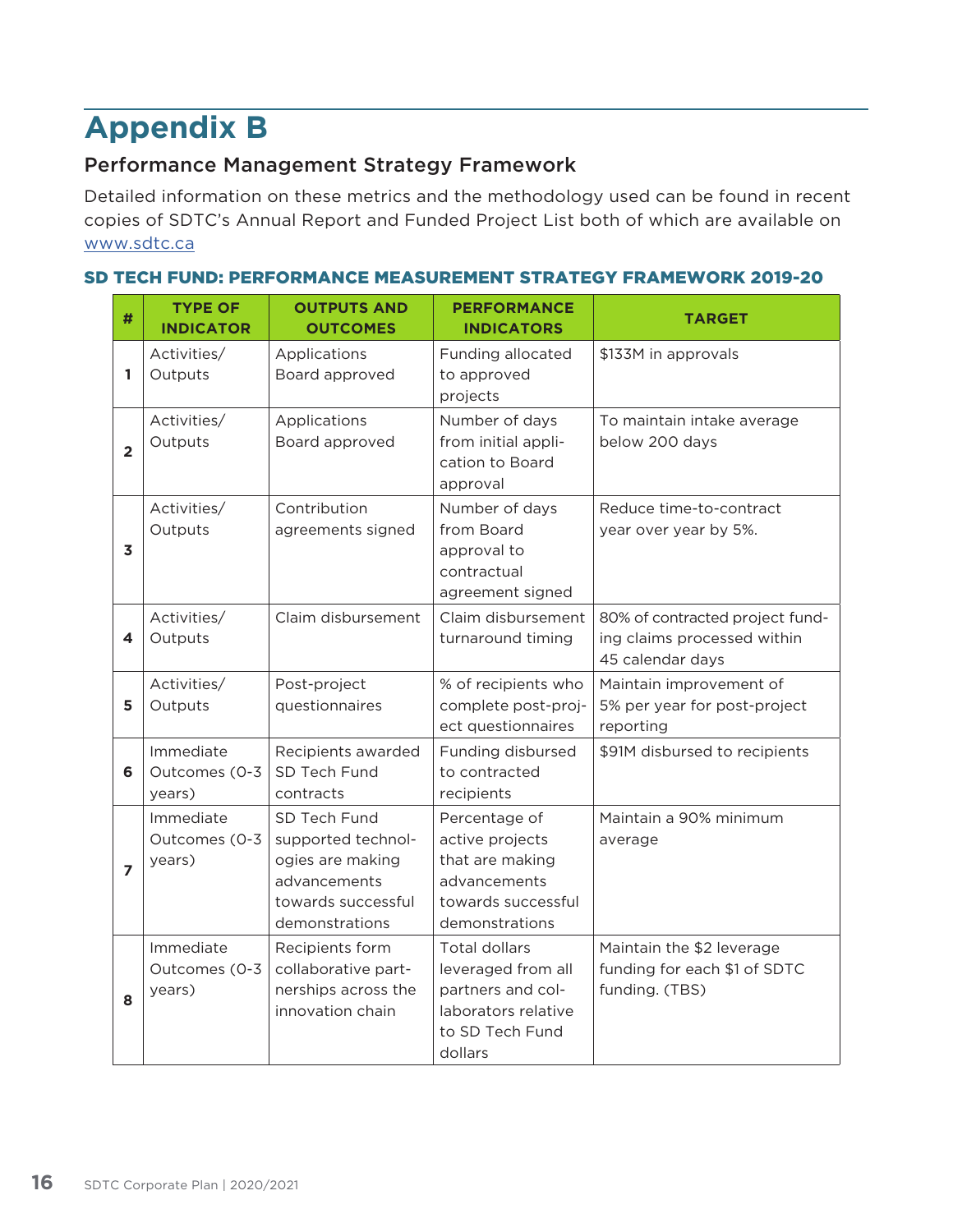| #            | <b>TYPE OF</b><br><b>INDICATOR</b>      | <b>OUTPUTS AND</b><br><b>OUTCOMES</b>                                                                                                               | <b>PERFORMANCE</b><br><b>INDICATORS</b>                                                                                                      | <b>TARGET</b>                                                                                                                  |
|--------------|-----------------------------------------|-----------------------------------------------------------------------------------------------------------------------------------------------------|----------------------------------------------------------------------------------------------------------------------------------------------|--------------------------------------------------------------------------------------------------------------------------------|
| $\mathbf{9}$ | Immediate<br>Outcomes (0-3<br>years)    | Recipients form<br>collaborative part-<br>nerships across the<br>innovation chain                                                                   | Dollars leveraged<br>from private sec-<br>tor partners and<br>collaborators                                                                  | Maintain the \$1.50 leverage<br>funding for each \$1 of SDTC<br>funding.                                                       |
| 10           | Intermediate<br>outcomes (4-7<br>years) | SD Tech Fund<br>supported technolo-<br>gies are successfully<br>demonstrated                                                                        | Percentage of<br>approved projects<br>that reached com-<br>pletion within the<br>past 5 years                                                | Maintain a 75% minimum<br>average                                                                                              |
| 11           | Intermediate<br>outcomes (4-7<br>years) | SD Tech Fund<br>supported tech-<br>nologies make<br>substantial advance-<br>ments towards<br>commercialization                                      | Number and per-<br>centage of projects<br>that advance by<br>2 TRL levels at<br>time of project<br>completion                                | Maintain average of 75% of<br>projects advancing 2 TRL levels<br>over the project lifetime. (TBS)                              |
| 12           | Long-term<br>outcomes (7+<br>years)     | SD Tech Fund<br>supported tech-<br>nologies are<br>commercialized<br>and diffused in<br>target market sec-<br>tors in Canada and<br>internationally | Number and<br>percentage of SD<br>Tech Fund sup-<br>ported technologies<br>commercialized<br>(revenue derived<br>from project<br>technology) | Maintain minimum average of<br>20% of projects commercial-<br>ized (revenue derived from<br>project technology)                |
| 13           | Long-term<br>outcomes (7+<br>years)     | SD Tech Fund<br>supported tech-<br>nologies are<br>commercialized and<br>diffused in target<br>market sectors<br>in Canada and<br>internationally   | Amount<br>of follow-on<br>funding obtained<br>by SD Tech<br>Fund supported<br>technologies<br>following project<br>completion                | Maintain minimum average of<br>\$2 of follow-on financing for<br>each \$1 of SDTC funding for<br>lifetime of the SD Tech Fund. |
| 14           | Long-term<br>outcomes (7+<br>years)     | Environmental<br>and economic ben-<br>efits are realized<br>from the adoption<br>of SD Tech Fund<br>supported                                       | Revenues (annual)<br>generated by SD<br>Tech Fund sup-<br>ported funded<br>technologies                                                      | Maintain a 5% annual revenue<br>growth through 2025 (TBS)                                                                      |
| 15           | Long-term<br>outcomes (7+<br>years)     | Environmental and<br>economic bene-<br>fits are realized<br>from the adop-<br>tion of SD Tech<br>Fund supported<br>technologies                     | # of jobs created<br>by SD Tech<br>Fund supported<br>technologies                                                                            | Continue to increase jobs<br>created by SDTech Fund<br>supported technologies                                                  |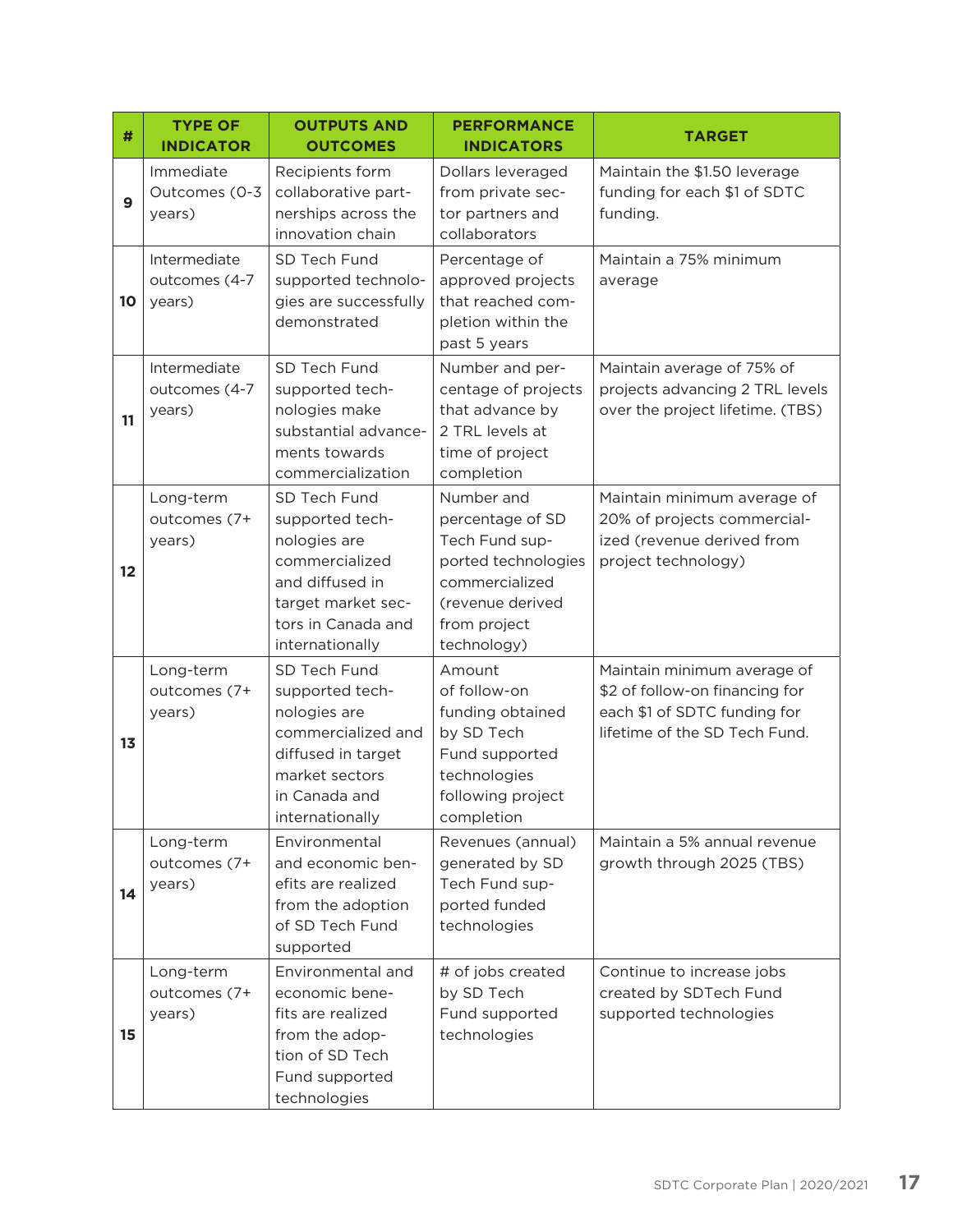| #  | <b>TYPE OF</b><br><b>INDICATOR</b>  | <b>OUTPUTS AND</b><br><b>OUTCOMES</b>                                                                                      | <b>PERFORMANCE</b><br><b>INDICATORS</b>                                                                                                                                                                             | <b>TARGET</b>                                                                              |
|----|-------------------------------------|----------------------------------------------------------------------------------------------------------------------------|---------------------------------------------------------------------------------------------------------------------------------------------------------------------------------------------------------------------|--------------------------------------------------------------------------------------------|
| 16 | Long-term<br>outcomes (7+<br>years) | Environmental and<br>economic benefits<br>are realized from<br>the adoption of SD<br>Tech Fund sup-<br>ported technologies | Annual incremental<br>reductions in GHG<br>emissions attrib-<br>utable to SD Tech<br>Fund supported<br>technologies                                                                                                 | Increase of 1 megatonne per<br>annum through 2025 (TBS)                                    |
| 17 | Long-term<br>outcomes (7+<br>years) | Environmental and<br>economic benefits<br>are realized from<br>the adoption of SD<br>Tech Fund sup-<br>ported technologies | Other environmental<br>impacts of SD Tech<br>Fund supported<br>technologies,<br>including monetized<br>benefits of cleaner air.<br>cleaner water<br>and cleaner soil,<br>improvements in<br>energy efficiency, etc. | Continue to increase annual<br>monetized benefits of SDTech<br>Fund supported technologies |